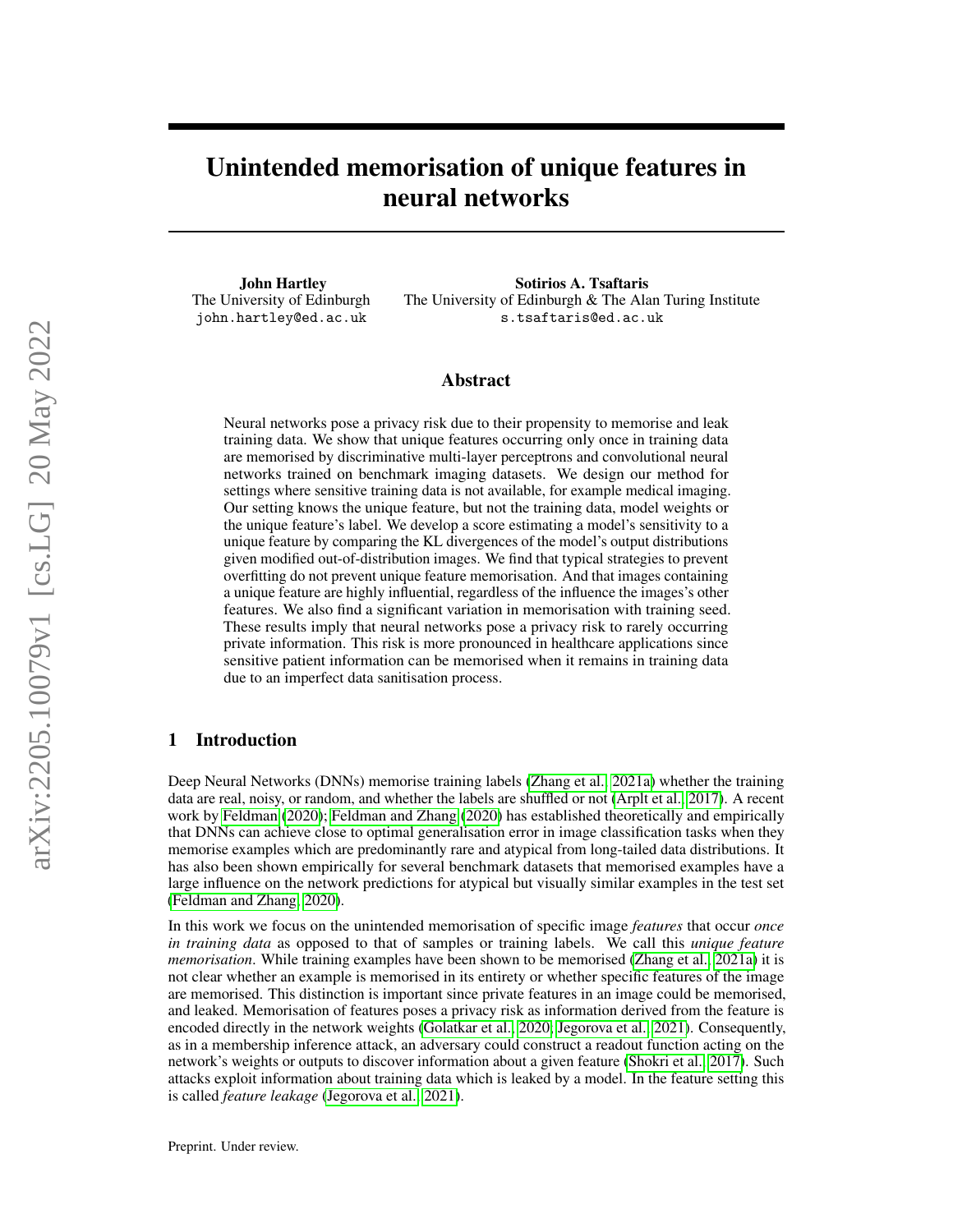<span id="page-1-0"></span>

Figure 1: What happens if a training dataset of X-ray images mistakenly contains a *single* image that shows the name of a patient? Will this unique information be exploited (i.e. be memorised) by a neural network? Failure to remove sensitive information is possible as data sanitisation is not always perfect. We explore these questions by injecting simple visual features into images from known benchmark datasets (see example image on the right). We devise a memorisation score that assesses whether unintended *unique feature memorisation* is possible. We explore whether architecture, regularisation, stochasticity, and example influence matter. The short answer is *Yes*. [This X-ray image is in the public domain [Wikipedia](#page-11-1) [\(2022\)](#page-11-1), and the patient name is fictitious.]

Medical imaging offers a practical and realistic example of the risks posed by unique feature memorisation. For example, hospitals frequently employ sanitisation processes to remove patient names when they appear overlaid on X-ray films (see the example in Figure [1\)](#page-1-0). These processes can fail, and occasionally an image with a patient's name will make it to a training dataset. A classifier trained on these data may misdiagnose other patients with the same name if those names also have not been removed. Or the unintended presence may lead to incomplete extraction of the correct discriminative features from the image [\(DeGrave et al., 2021\)](#page-9-3). Such a risk is similar to decision making based on spurious correlations, except that only a single spurious feature is present in the dataset [\(Bar et al., 2015;](#page-9-4) [Zech et al., 2018;](#page-11-2) [Geirhos et al., 2020;](#page-10-2) [Idrissi et al., 2021\)](#page-10-3).

We develop a score to detect unique feature memorisation in realistic settings, e.g. medical imaging, where access to data is limited by the data provider due to privacy concerns. We consider a setting where we know the task of the classifier and the unique feature but not the training data, the label of the image containing the unique feature, or the weights of the classifier.

In this setting feature memorisation cannot be evaluated using existing approaches. For example, In large language models (LLM) feature memorisation is quantified using the exposure metric designed by [Carlini et al.](#page-9-5) [\(2019b,](#page-9-5) [2021\)](#page-9-6). In our setting we cannot use this metric. This is because we do not know the unique feature's label, and because unlike LLMs, the softmax layer of a discriminative model does not output the likelihood of the unique feature. Also, we cannot use leave-one-out methods to measure feature memorisation. This is because we cannot measure the difference in predictions from a model trained with and without the unique feature since we do not have access to the training data [\(Koh and Liang, 2017;](#page-10-4) [Feldman and Zhang, 2020\)](#page-9-2).

Our main contributions are summarised as follows:

- We find that a single unique feature injected into benchmark datasets (MNIST, F-MNIST and CIFAR-10) can be memorised by a neural network before overfitting occurs.
- We offer a score for a black box setting to assess the memorisation of unique features in neural networks when there is no access to the training data and where only access to the model's softmax layer and the unique feature is allowed.
- We find that the risk of unique feature memorisation is not eliminated by adding explicit/implicit regularisation such as batch normalisation, dropout or data augmentation. On the contrary, we find that memorisation is more likely.
- We explore several potential factors that may influence unique feature memorisation including sample influence, stochasticity of the training process, and early stopping. We also explore where memorisation might happen and discuss mechanisms that may lead to this.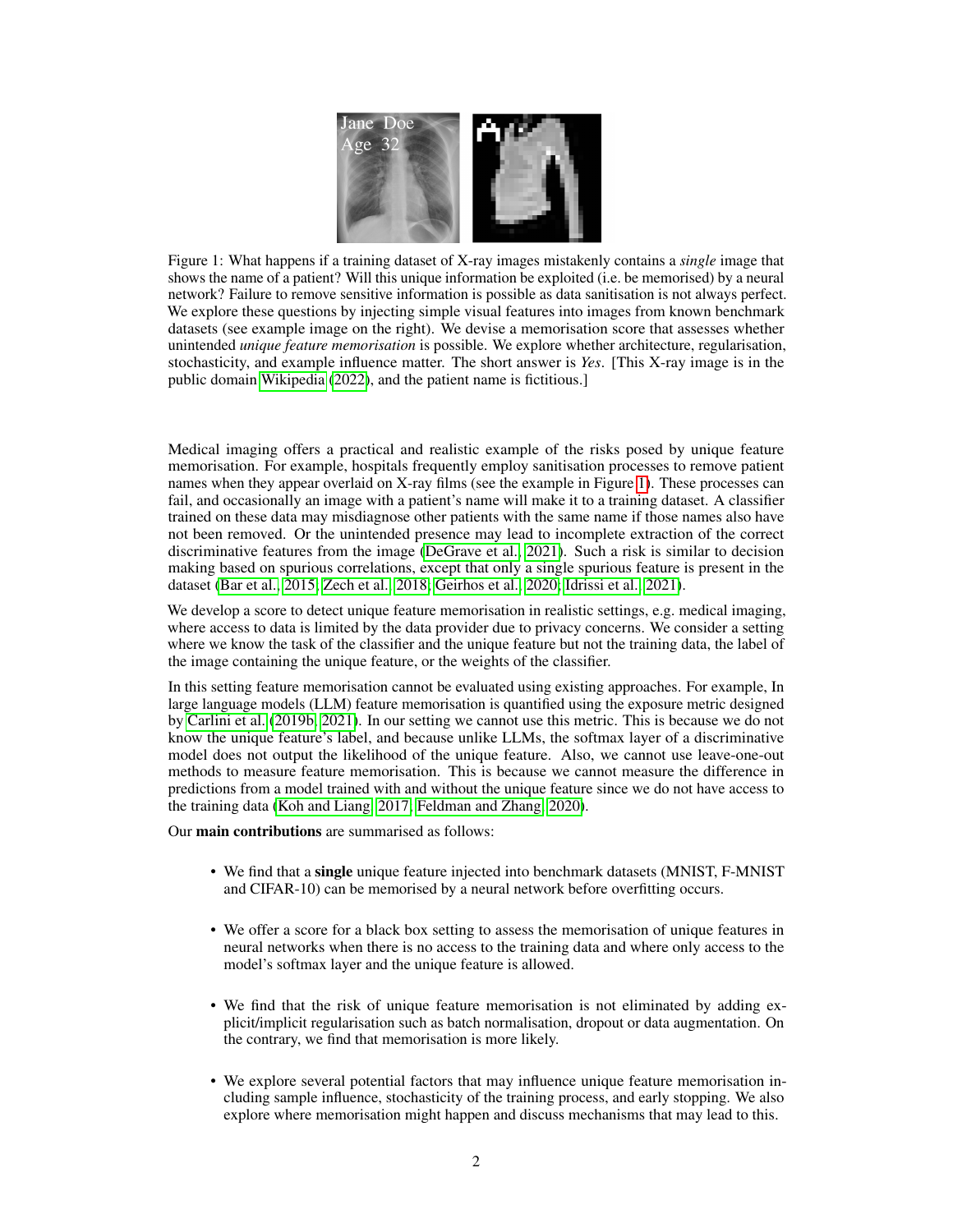## 2 Detecting feature memorisation

We present a score to approximately measure unique feature memorisation in a realistic worse-case scenario: an image pre-processor designed to remove features silently fails to remove a feature from a single training image. We consider a scenario where there is no access to the training data, or the unique feature's label, and only access to the model's softmax layer. We know the unique feature's data generating process, i.e. we know the content and location of the unique feature. (see Section [2.4\)](#page-3-0). We define the unique feature as a set of neighbouring pixels in a training image. We make the reasonable assumption that we know the domain of the classification problem e.g. X-ray images.

#### 2.1 Notation

We define a neural network image classification model  $f(\mathbf{x}; D_t)$ , which maps an image x to a vector y where each element represents the conditional probability of the class label y given the image **x**,  $D_t = \{x^i, y^i\}_{i=0}^N$  is the training data where  $\mathbf{x}_p \in \mathbb{R}^{l \times l}$ , and y is the ground truth class label of x.  $D_t$  may or may not contain a datum  $x_p$  having a unique feature  $z_u \in \mathbb{R}^{m \times m}$  with  $m < l$ . Inspired by the work of [Carlini et al.](#page-9-5) [\(2019b\)](#page-9-5), we call  $x_p$  a *canary*. We define an additional random feature  $z_r \sim U$ , with the same dimensionality as  $z_u$ <sup>[1](#page-2-0)</sup>. We make use of the KL divergence between two discrete probability distributions to measure the difference in the model's outputs,  $D_{\text{KL}}(P||Q) = \mathbb{E}_{\mathbf{x} \sim P} \big[ \log \frac{P(x)}{Q(x)} \big].$ 

#### 2.2 Score for unique feature memorisation in a white box setting

First we introduce a score for unique feature memorisation in a very simple theoretical setting where we have access to the training data  $D_t$ , and the unique feature's label y. This setting is of little practical use since access to the training data would be limited in settings where there is a risk disclosing sensitive information. Nevertheless we provide it to concretely demonstrate the existence of unique feature memorisation. The score is given by  $M_w = \mathbb{E}_{\mathbf{x} \sim D_y} \left[ \log(P(y|\mathbf{x}_u)) - \log(P(y|\mathbf{x}_r)) \right]$ , where  $D_y$  is a subset of the training data  $D_t$  containing examples with label y. We abuse the notation so that  $x<sub>u</sub>$ ,  $x<sub>r</sub>$  represent x with label y, injected with a unique/random feature patch respectively. Intuitively  $M_w$  is the average difference in the label log-likelihoods between inferences on the unique/random feature IID samples. The scale of  $M_w$  is straightforward to interpret since the unique feature has a direct contribution to the model's prediction for y.

#### 2.3 Score for unique feature memorisation in a black box setting

We now develop a memorisation score M for practical settings where disclosure agreements prevent us from having access to the training dataset or its distribution.

#### 2.3.1 Main idea

To approximate the memorisation of  $z<sub>u</sub>$  we measure the sensitivity of f to a set of image pairs which are clean, i.e. images not containing  $z<sub>u</sub>$  or  $z<sub>r</sub>$ , vs. those containing  $z<sub>r</sub>$  or  $z<sub>u</sub>$ . We hypothesise that if f has memorised  $z_{\rm u}$  will be more sensitive to images containing  $z_{\rm u}$  than  $z_{\rm r}$ . Any learning of  $z_{\rm u}$  which occurs must be memorisation since  $z<sub>u</sub>$  is unique and cannot be learnt from any other label structure in the training data.

Given no access to the training dataset or its distribution we perform these inferences using an out-of-distribution (OOD) dataset. We construct three such datasets to probe  $f: D_c = {\mathbf{x_c}^i}_{i=0}^n$  $D_u = {\mathbf{x}_u}^i_{i=0}^n$ ,  $D_r = {\mathbf{x}_r}^i_{i=0}^n$ .  $D_c$  is OOD to the training dataset,  $D_t$ . We assume that any dataset which is not the training set,  $D_t$ , is OOD and can be used for inference. The specific distribution is not important since our method finds only the relative distances between model outputs from image pair inputs.  $D_u$  and  $D_r$  have the same samples as  $D_c$  except that every image in  $D_u$  also contains  $z_u$ and every image in  $D_r$  contains  $\mathbf{z}_r$ , where  $\mathbf{z}_r$  is drawn randomly for every image. Figure [2](#page-3-1) shows examples of  $\mathbf{x}_c, \mathbf{x}_u, \mathbf{x}_r$ .

<span id="page-2-0"></span><sup>&</sup>lt;sup>1</sup>There are several settings where some knowledge about  $z<sub>u</sub>$  exists. For example, in X-ray images a patient's name is written in a known location and typeface using a known alphabet.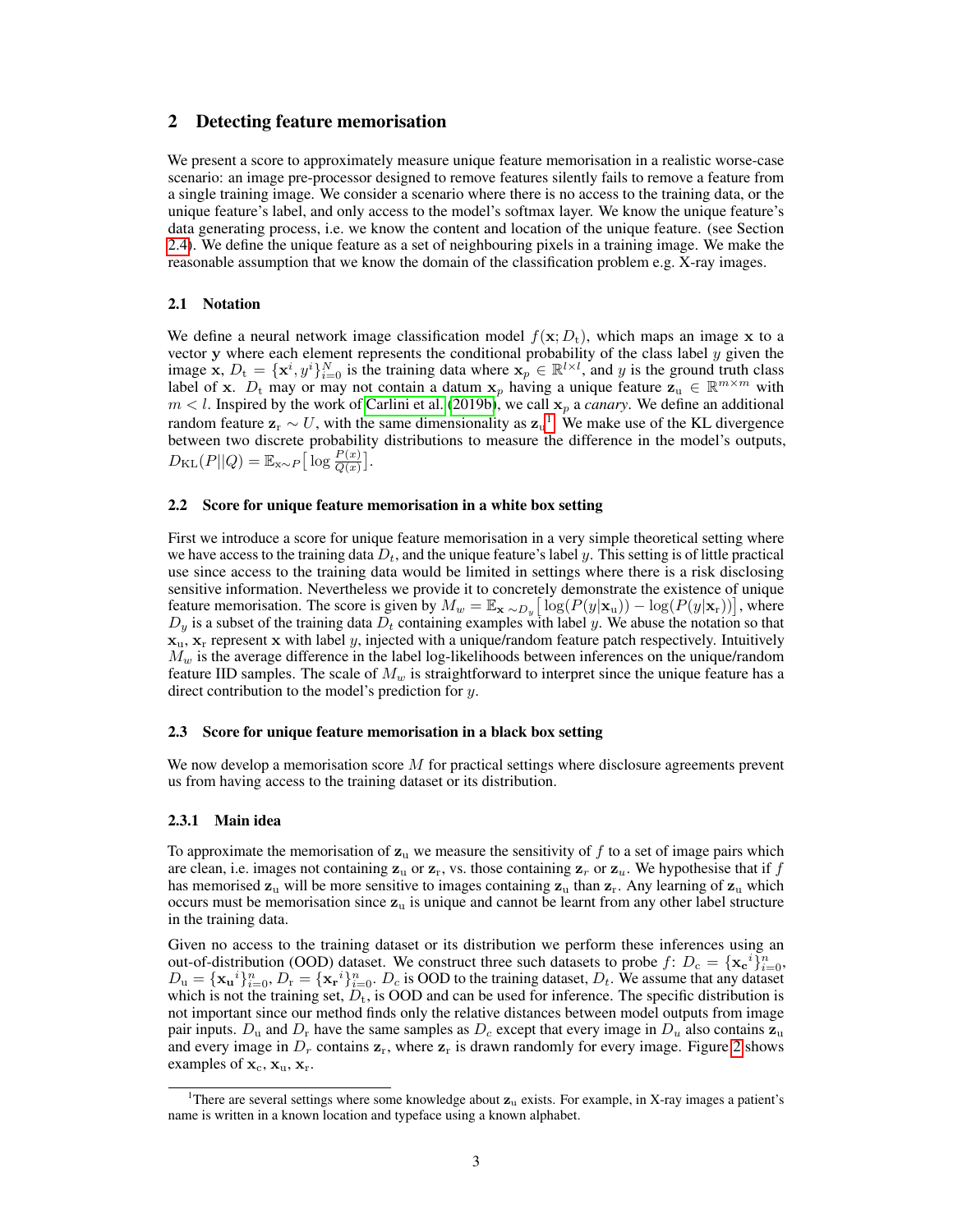<span id="page-3-1"></span>

<span id="page-3-4"></span><span id="page-3-3"></span><span id="page-3-2"></span>Figure 2: Example image pairs from greyscale CIFAR-10 used for inference on  $f$  trained on MNIST or Fashion-MNIST, and canaries for testing unique feature memorisation. Each canary has an *A* burnt into its top-left corner.

#### 2.3.2 Model sensitivity to unique features in OOD data

We use the KL divergence as a measure of the difference in sensitivity between  $x_c, x_u$  and  $x_c, x_r$ image pairs. We assume that  $f(\mathbf{x}_c)$ ,  $f(\mathbf{x}_u)$ ,  $f(\mathbf{x}_r)$  are valid probability distributions, and such that the KL divergences of any combination are also valid. We measure the network outputs of  $f$  for every image pair in the OOD inference datasets  $D_c$ ,  $D_u$ ,  $D_r$  by calculating

$$
d_u^i = D_{\text{KL}}\big(f(\mathbf{x}_c^i)||f(\mathbf{x}_u^i)\big),\qquad \qquad d_r^i = D_{\text{KL}}\big(f(\mathbf{x}_c^i)||f(\mathbf{x}_r^i)\big),
$$

where  $d_u^i$ , and  $d_r^i$  measure the distances (divergences) in the predictions from  $x_c^i$  to  $x_u^i$  and  $x_r^i$  where i is a sample index in the datasets  $D_u$ ,  $D_c$  and  $D_r$ . When the divergences  $d_u^i$ , and  $d_r^i$  are zero there is no difference between the prediction on the clean image and the random or unique feature image. Whereas a network that is more sensitive to  $z_u$  than any given  $z_x$  will have  $d_u^i > d_x^i$ . Since  $z_x$  is random it is possible that  $z_r$  is already a feature learnt by the classifier, and thus  $d_u^i < d_r^i$ . However, we assume that the subspace of such features is far smaller than the randomness space of  $z_r$ , and thus most examples that we draw will not be features learnt by the classifier.

#### 2.3.3 The M score

As the samples are OOD and random, we define our memorisation score for  $z<sub>u</sub>$  as

$$
M = \text{Average}(X_u) - \text{Average}(X_r) \tag{1}
$$

where  $M > 0$  corresponds to memorisation of the unique feature and the sets

$$
X_u = \{D_{\text{KL}}\big(f(\mathbf{x}_c^i)||f(\mathbf{x}_u^i)\big)\big| \ 0 \leq i < n\}, \qquad X_r = \{D_{\text{KL}}\big(f(\mathbf{x}_c^i)||f(\mathbf{x}_r^i)\big)\big| \ 0 \leq i < n\}.
$$

We abuse the notation such that every  $x_i^i$  is injected with a new random unique feature  $z_i^i$ . Average( $X_u$ ) measures the f's sensitivity to a unique feature and marginalises over the random effects of performing inferences on f with OOD data [\(Shao et al., 2020\)](#page-11-3). Average( $X_r$ ) marginalises over the choice of random patch, and calibrates against random effects (e.g. boundary interactions) of injecting any patch into OOD images.

*Statistical significance.* Large values of M correspond to greater memorisation since the signal from the unique feature is greater. We quantify the statistical significance of the  $M$  score using a one-tailed t-test with an alternative hypothesis that the population mean of  $X_u$  is greater than that of  $X_r$ .

#### <span id="page-3-0"></span>2.4 Experimental setup to measure feature memorisation

*Constructing artificial training datasets.* We evaluate M by creating an artificial dataset  $D_t$  that imitates the action of the pre-processor on the training data. To do this we augment a single training image in the dataset with a tiny  $5 \times 5$  patch of a letter character  $1 \times 1$  pixels from the top left corner of the image. Examples of these canaries injected with the unique feature *A* are shown in Figures [2\(d\),](#page-3-2) [2\(e\),](#page-3-3) [2\(f\).](#page-3-4) Subsequently we train f on  $D_t$  and measure the memorisation of  $z_u$  using the M score.

*Training models*. Overparameterised neural networks memorise random training labels when they are trained indefinitely [\(Zhang et al., 2021a\)](#page-12-0). However, LLMs also memorise unique phrases even before overfitting in an average sense occurs [\(Carlini et al., 2019b\)](#page-9-5). We call these models *well-trained*. We suggest that unique features are also memorised by image classification models even when these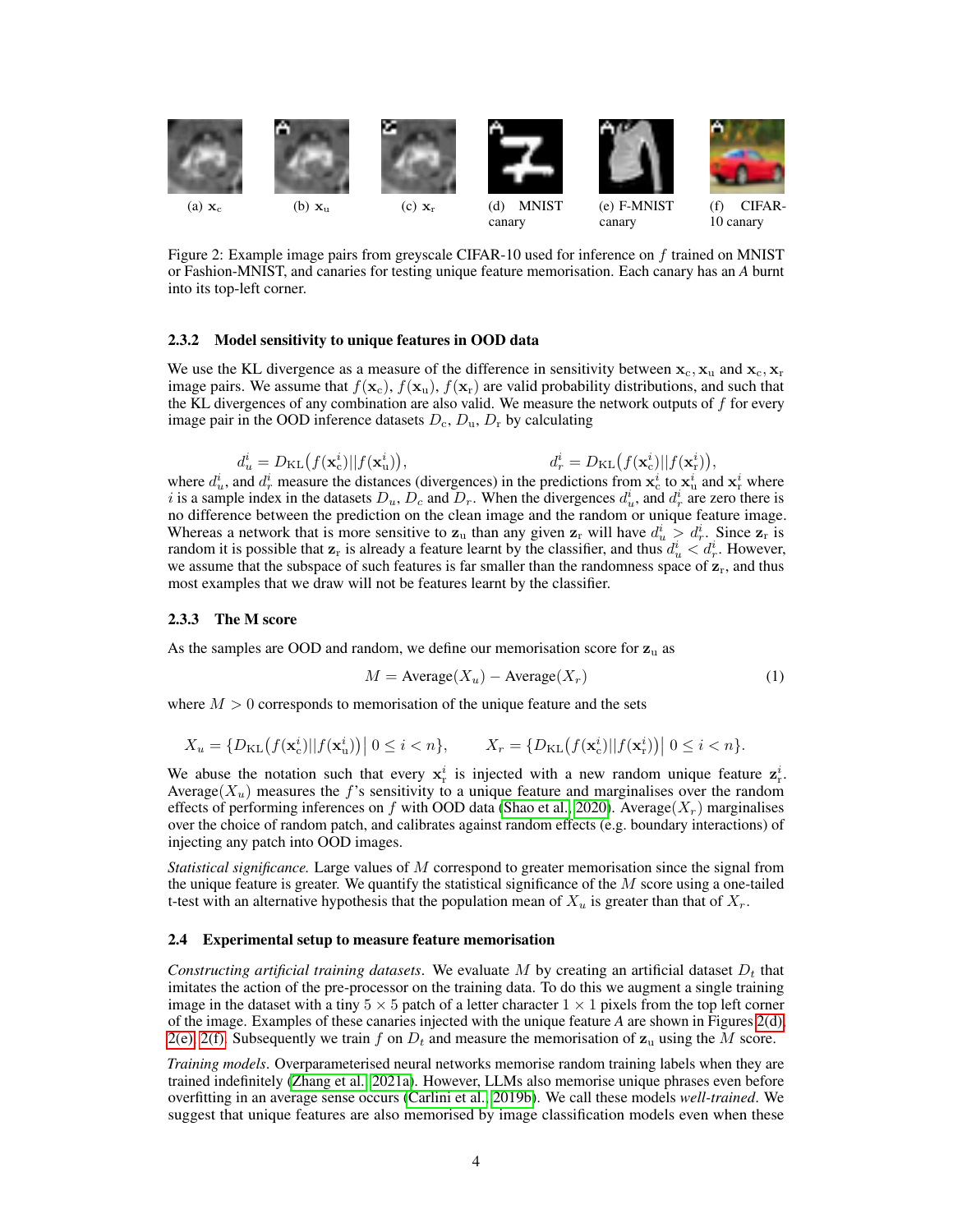| IMAGE ID | $D_t$        | <b>MODEL</b> | Average $(P(y \mathbf{x}_u))$ | Average $(P(y \mathbf{x}_r))$ | $M_w$ |
|----------|--------------|--------------|-------------------------------|-------------------------------|-------|
| 16277    | <b>MNIST</b> | $MLP-1$      | .50                           | .44                           | .11   |
| 35730    | <b>MNIST</b> | $MLP-1$      | .52                           | .46                           | .11   |
| 48407    | <b>MNIST</b> | $MLP-1$      | .48                           | .43                           | .11   |
| 51668    | <b>MNIST</b> | $MLP-1$      | .42                           | .38                           | .10   |
| 16539    | MNIST        | $MLP-1$      | .41                           | .37                           | .10   |
| 45571    | $CIFAR-10$   | $CNN-2$      | .72                           | .66                           | .09   |
| 36230    | CIFAR-10     | $CNN-2$      | .58                           | .53                           | .09   |
| 16926    | $CIFAR-10$   | $CNN-2$      | .64                           | .59                           | .09   |
| 35437    | $CIFAR-10$   | $CNN-2$      | .61                           | .56                           | .09   |
| 41457    | CIFAR-10     | $CNN-2$      | .53                           | .49                           | .08   |

<span id="page-4-0"></span>Table 1: Memorisation scores  $(M_w)$  of unique features in MLP-1 and CNN-2 trained on MNIST and CIFAR-10 in a white box setting. Results in bold correspond to test statistics with p-values  $< 0.05$ .

models are well-trained. We test this hypothesis using early stopping when training with canaries. See Section [A](#page-13-0) (in the supplemental) for the training strategy.

*Selecting high self-influence examples as canaries*. Memorisation can occur when DNNs generalise from examples that are mislabelled or belong to sub-populations/long-tails within classes to samples in the test set [\(Feldman, 2020;](#page-9-1) [Feldman and Zhang, 2020\)](#page-9-2). Similarly, research into long-tailed learning establishes that models have a worst-group accuracy as a result of class imbalances or spurious correlations in datasets [\(Liu et al., 2020;](#page-11-4) [Zhang et al., 2021b;](#page-12-1) [Liu et al., 2021a\)](#page-11-5). Such examples can be described using self-influence: the degree to which learning on an example affects the models prediction on itself. We can estimate this using influence functions, or proxy functions to influence functions [\(Koh and Liang, 2017;](#page-10-4) [Katharopoulos and Fleuret, 2018;](#page-10-5) [Carlini et al., 2019a;](#page-9-7) [Ghorbani and Zou, 2019;](#page-10-6) [Toneva et al., 2019;](#page-11-6) [Feldman and Zhang, 2020;](#page-9-2) [Garima et al., 2020;](#page-9-8) [Guo](#page-10-7) [et al., 2020;](#page-10-7) [Baldock et al., 2021;](#page-9-9) [Harutyunyan et al., 2021;](#page-10-8) [Jiang et al., 2021\)](#page-10-9).

We would like to determine whether sample-based influence scores are related to feature-based memorisation [\(Krueger et al., 2019\)](#page-10-10). We investigate two aspects. First that unique features injected on such examples are more likely to be memorised. Second that examples which contain the unique feature are always high influence.

Computing self-influence for every example in a dataset is computationally expensive since we must train a model for every example. Instead we use an approximation, TracIn, to estimate self-influence in a single training run [\(Garima et al., 2020\)](#page-9-8). Then we study unique feature memorisation on 30 canaries with the highest and lowest self-influence. See Section [A](#page-13-0) for details on computing TracIn.

# 3 Experiments

We present a series of experiments demonstrating memorisation of unique features in benchmark datasets for several image classification architectures. Supplementary experiments are provided in Section [B.](#page-14-0) Our experiments can be replicated with code from an online repository (see Section [A\)](#page-13-0).

#### 3.1 Neural networks memorise unique features

We begin with a simple white box setting to show that unique features occurring *once* in training data are memorised by MLPs and CNNs. We measure  $M_w$  for 100 randomly selected canaries with one unique instance per dataset in the white box setting (see Section [2.4\)](#page-3-0). Datasets and training details are provided in Section [A.](#page-13-0) The top-5  $M_w$  canaries are shown in Table [1.](#page-4-0) Per-canary results are provided in Section [B.](#page-14-0) We find that injecting the unique feature into the training images significantly increases the average confidence of the predictions on the canaries' label in comparison with the random feature. For some canaries  $M_w < 0$ . This shows the unique feature is not always memorised. We will see in Section [3.3](#page-6-0) that the randomness of the learning algorithm may explain this.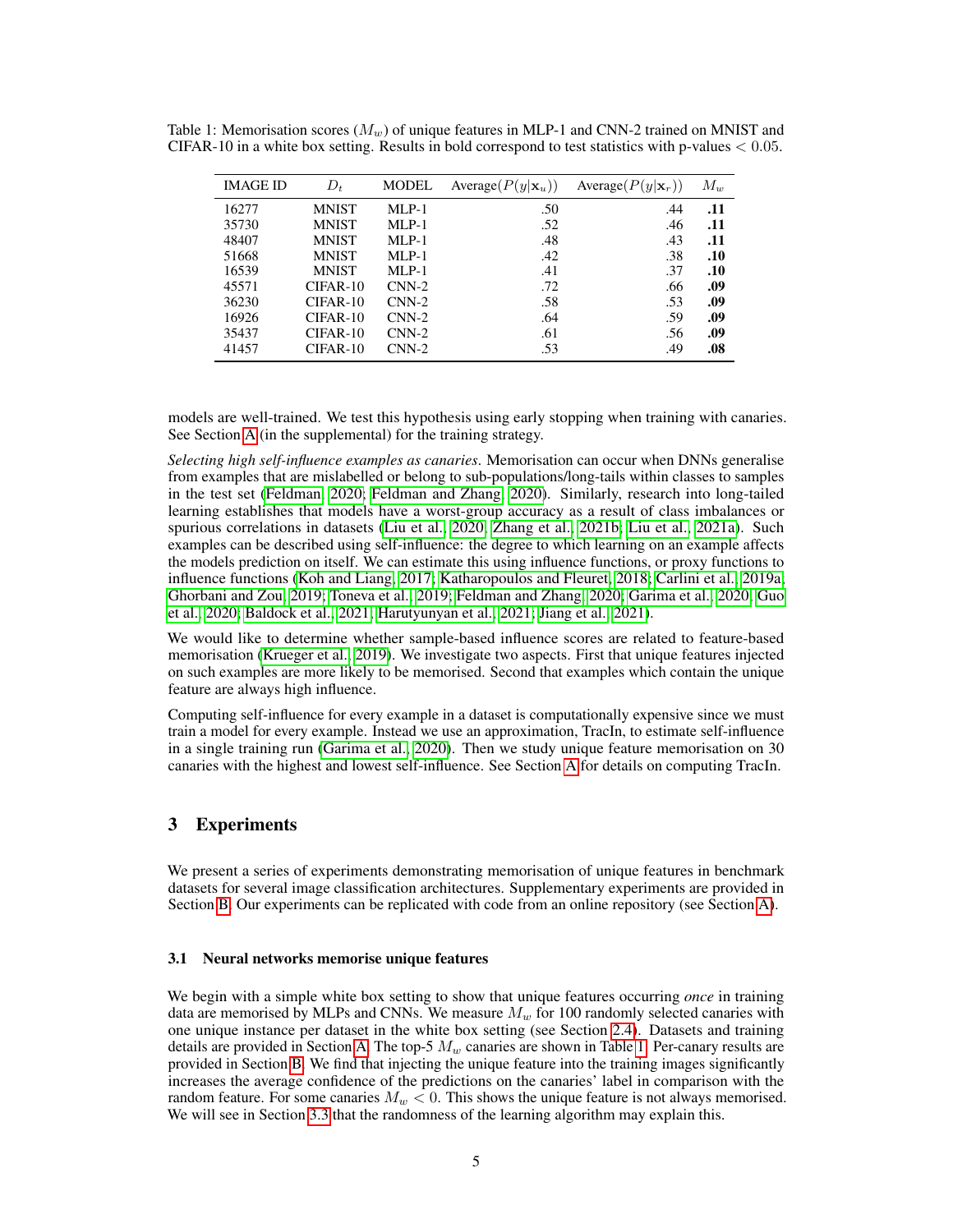<span id="page-5-0"></span>Table 2: Memorisation (M) scores of unique features in MLP-1, CNN-1, CNN-2, and a DenseNet trained on MNIST, F-MNIST and CIFAR-10. Results in bold correspond to test statistics with p-values  $< 0.05$ . The average M score for memorised canaries are highlighted in grey.

| ID    | $D_t$          | MODEL    | M     | ID    | $D_t$          | MODEL           | М     |
|-------|----------------|----------|-------|-------|----------------|-----------------|-------|
| 27225 | <b>MNIST</b>   | $MI.P-1$ | .0038 | 23308 | $CIFAR-10$     | $CNN-2$         | .058  |
| 6885  | <b>MNIST</b>   | $MLP-1$  | .0021 | 9461  | $CIFAR-10$     | $CNN-2$         | .023  |
| 27155 | <b>MNIST</b>   | $MLP-1$  | .0017 | 7371  | $CIFAR-10$     | $CNN-2$         | .018  |
| 37251 | <b>F-MNIST</b> | $MLP-1$  | .03   | 32574 | $CIFAR-10$     | <b>DenseNet</b> | .72   |
| 2731  | <b>F-MNIST</b> | $MLP-1$  | .021  | 772   | $CIFAR-10$     | <b>DenseNet</b> | .25   |
| 2181  | <b>F-MNIST</b> | $MI.P-1$ | .019  | 8022  | $CIFAR-10$     | <b>DenseNet</b> | .18   |
| 51508 | <b>MNIST</b>   | $CNN-1$  | .073  | AVG.  | <b>MNIST</b>   | $MLP-1$         | .0013 |
| 14873 | <b>MNIST</b>   | $CNN-1$  | .035  | AVG.  | <b>F-MNIST</b> | $MLP-1$         | .0093 |
| 7080  | <b>MNIST</b>   | $CNN-1$  | .021  | AVG.  | <b>MNIST</b>   | $CNN-1$         | .012  |
| 59677 | <b>F-MNIST</b> | $CNN-1$  | .085  | AVG.  | <b>F-MNIST</b> | $CNN-1$         | .028  |
| 23711 | <b>F-MNIST</b> | $CNN-1$  | .068  | AVG.  | $CIFAR-10$     | $CNN-2$         | .018  |
| 15748 | <b>F-MNIST</b> | $CNN-1$  | .059  | AVG.  | $CIFAR-10$     | <b>DenseNet</b> | .38   |

#### 3.1.1 Memorisation of unique features in MLPs

Now we proceed with the more practical black box setting where we do not know the training data or the canaries' label. We measure  $M$  for the 15 highest and the 15 lowest self-influence training examples. See Section [A](#page-13-0) for additional training details. Table [2](#page-5-0) shows the top-3  $M$  canaries, and the average M score over canaries with  $M > 0$  per dataset. We will use the average memorisation score as a comparison between model architectures where the choice of canaries varies. The variation occurs because canaries are chosen by the self-influence score which depends on the model architecture. We report on the effect of self-influence on M in Section [3.3.](#page-6-0)

#### 3.1.2 Memorisation of unique features in CNNs

Here we investigate memorisation in CNNs in a black-box setting. Table [2](#page-5-0) shows the top-3  $M$ canaries and the averaged M score for canaries with  $M > 0$ . Average memorisation appears greater in a CNN as opposed to an MLP architecture for MNIST  $(0.012 > 0.0013)$  and Fashion-MNIST  $(0.028 > 0.0093)$ . In fact, average memorisation in CNNs is over an order of magnitude greater than MNIST. It also seems that the average memorisation is greater for CIFAR-10 in DenseNet than in CNN-2  $(0.38 > 0.018)$ , however, the sample size for the DenseNet results is small. Similarly to [Feldman and Zhang](#page-9-2) [\(2020\)](#page-9-2), networks with higher validation accuracies appear to show greater memorisation (DenseNet and CNN-2 have a validation accuracies of  $\approx$ 92% and  $\approx$ 72% respectively).

#### 3.2 Effects of explicit and implicit regularisation on memorisation

We now explore how explicit and implicit regularisation strategies affect unique feature memorisation. We consider three regularisation strategies: dropout, data augmentation, and batch normalisation, applied in various combinations. See Section [A](#page-13-0) for details on the regularisers.

Table [3](#page-6-1) shows the average memorisation score for canaries where  $M > 0$ . The results, taking MNIST for example, illustrate that almost all values are higher than the average of 0.0013 obtained from Table [2](#page-5-0) without any regularisation. We find that there is no statistically significant difference in the average memorisation scores when the regularisers are used to train MLP-1 on F-MNIST. Canaries in CIFAR-10 have greater memorisation scores than in the non-regularised models shown in Table [2.](#page-5-0) These results extend to the level of features, findings that have been made previously for the memorisation of whole training examples [\(Zhang et al., 2021a\)](#page-12-0).

Data augmentation increases memorisation. The average memorisation increases from 0.018 to 0.13 for CNN-2 trained on CIFAR-10 with data augmentation. We suggest this is because at every epoch a different perturbed canary is used to train the model. This increase in the number of effective canaries increases the spurious correlation between the unique feature and label and thus enables easier learning of the feature.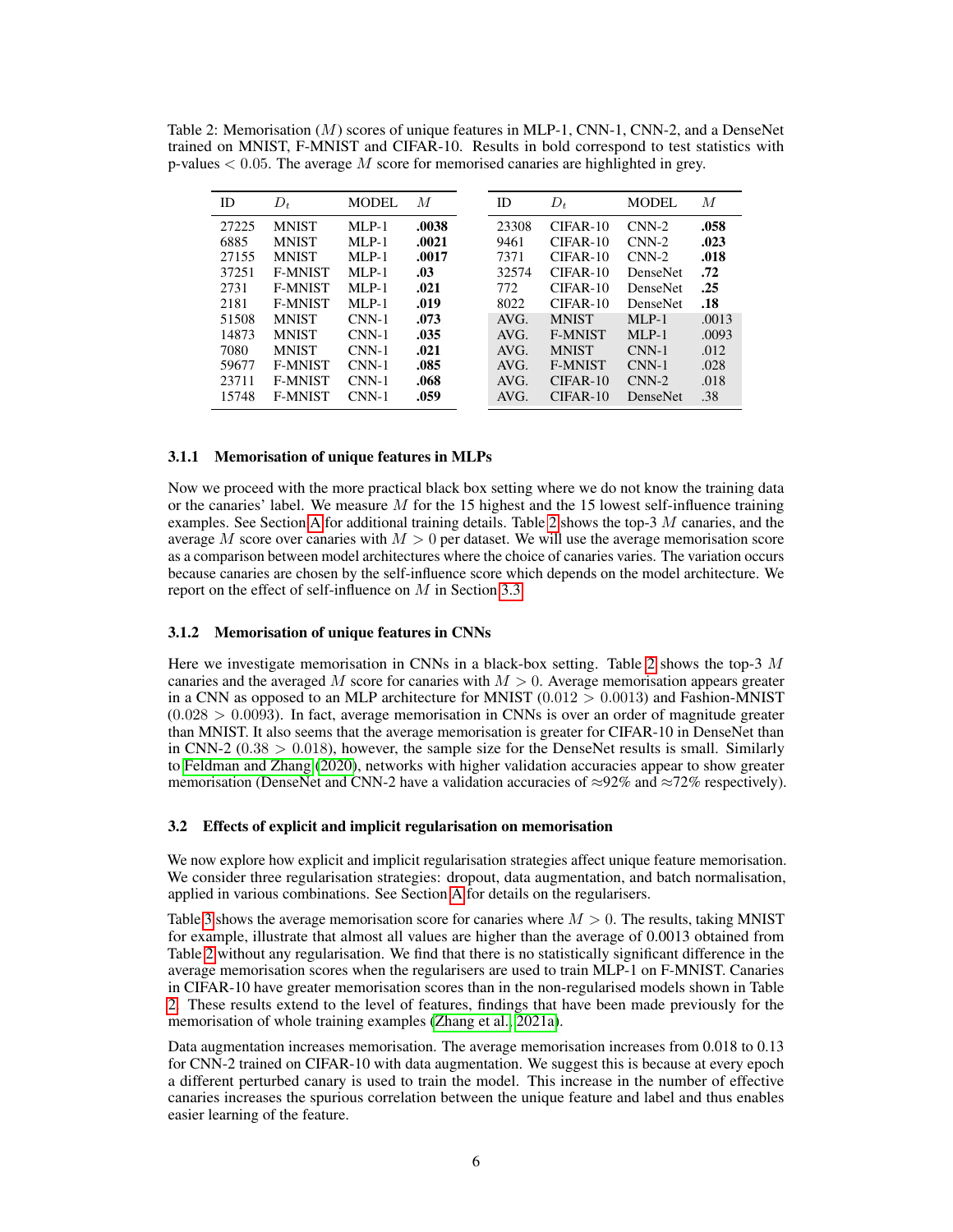<span id="page-6-1"></span>

|                |  | Table 3: Average memorisation (M) scores over canaries with $M > 0$ for unique features for   |  |  |  |  |
|----------------|--|-----------------------------------------------------------------------------------------------|--|--|--|--|
|                |  | models with explicit and implicit regularisers, such as Dropout, Data Augmentation, and Batch |  |  |  |  |
| Normalisation. |  |                                                                                               |  |  |  |  |

| $D_t$          | <b>MODEL</b> | <b>REGULARISATION</b>       | М      |
|----------------|--------------|-----------------------------|--------|
| <b>MNIST</b>   | $MLP-1$      | Dropout                     | .02    |
| <b>MNIST</b>   | $MLP-1$      | Data Augmentation           | .0033  |
| <b>MNIST</b>   | $MLP-1$      | Dropout & Data Augmentation | .0013  |
| <b>MNIST</b>   | $MLP-1$      | <b>Batch Normalisation</b>  | .039   |
| <b>F-MNIST</b> | $MLP-1$      | Dropout                     | .025   |
| <b>F-MNIST</b> | $MLP-1$      | Data Augmentation           | .0065  |
| <b>F-MNIST</b> | $MLP-1$      | Dropout & Data Augmentation | .029   |
| <b>F-MNIST</b> | $MLP-1$      | <b>Batch Normalisation</b>  | .00097 |
| $CIFAR-10$     | $CNN-2$      | Dropout                     | .38    |
| CIFAR-10       | $CNN-2$      | Data Augmentation           | .13    |
| $CIFAR-10$     | $CNN-2$      | Dropout & Data Augmentation | .44    |
| CIFAR-10       | $CNN-2$      | <b>Batch Normalisation</b>  | 1.7    |

#### <span id="page-6-0"></span>3.3 Characterisation of unique feature memorisation

Our results show that neural networks memorise unique features that occur once in a training dataset, and that regularisation strategies do not help to reduce this behaviour. These results are intriguing and lead us to consider the following questions to characterise unique feature memorisation.

*Is memorisation influenced by sample complexity?* We find a weak correlation between self-influence and  $M$  for the top-15, bottom-15  $M$  score canaries in MNIST for MLP-1 (Pearson's correlation coefficient 0.43). And we find no correlation for F-MNIST and CIFAR-10. These results indicate that sample complexity (alone) does not provide an adequate explanation for unique feature memorisation. Next, we explore other possible factors affecting memorisation, such as the stochasticity of the learning algorithm or changes in sample self-influence after a feature has been added.

*Is memorisation affected by training stochasticity?* Yes, we find that unique feature memorisation is affected by the training seed. We use the white box setting to isolate this result from the  $M$  score. Figure [3\(a\)](#page-7-0) shows the range of memorisation scores for 30 randomly selected MNIST canaries over training runs with different random seeds. (Results for 100 canaries in MNIST and CIFAR-10 are given in Section [B.2.](#page-15-0) Positive and negative  $M_w$  scores show the randomness in memorisation.

*Does having a unique feature make for a high self-influence sample?* We examine the self-influence of samples with and without the unique feature. First, we measure the self-influence of all samples in MNIST using TracIn. Then, we select the highest and lowest influence sample and inject the unique feature. Then, we re-train the model and measure the self-influence of these canaries using the same seed. We find that the influence of the low influence sample increases hugely from  $1.0 \times 10^{-13}$  to  $7.5 \times 10^4$ . A high influence sample sees modest increase in influence from  $6.6 \times 10^4$  to  $7.5 \times 10^4$ . These results show that the addition of the unique feature creates a highly influential sample even when the sample's other features were easy to learn from other samples.

*Where does memorisation happen in neural networks?* [Baldock et al.](#page-9-9) [\(2021\)](#page-9-9) showed that sample memorisation occurs deep in neural networks. Here in a white box setting (i.e. access to model activations) we show that MLPs extract a latent representation for the unique feature in the layer before the softmax. We describe how we find this latent in Section [B.](#page-14-0) Figure [3\(b\)](#page-7-1) shows activations for inferences on  $z<sub>u</sub>$  (unique) and  $z<sub>r</sub>$  (random). Crucially, only the unique feature activates the latent at index 41. This latent is extracted only for the unique feature and not the random feature  $z_r$ . Instead, the latent at index 175 is activated by both patches suggesting that this feature represents activations in the location of the patch in the image space.

*Do unique features get memorised early on?* Figure [3\(c\)](#page-7-2) offers a profile of M during training. In agreement with [Carlini et al.](#page-9-5) [\(2019b\)](#page-9-5); [Van den Burg and Williams](#page-11-7) [\(2021\)](#page-11-7) our results show that unique feature memorisation begins early, and therefore that early stopping does not prevent memorisation.

*Why are unique features memorised?* Collectively our results show that unique feature memorisation is not a property of the underlying sample complexity, and that learning on this sample is greatly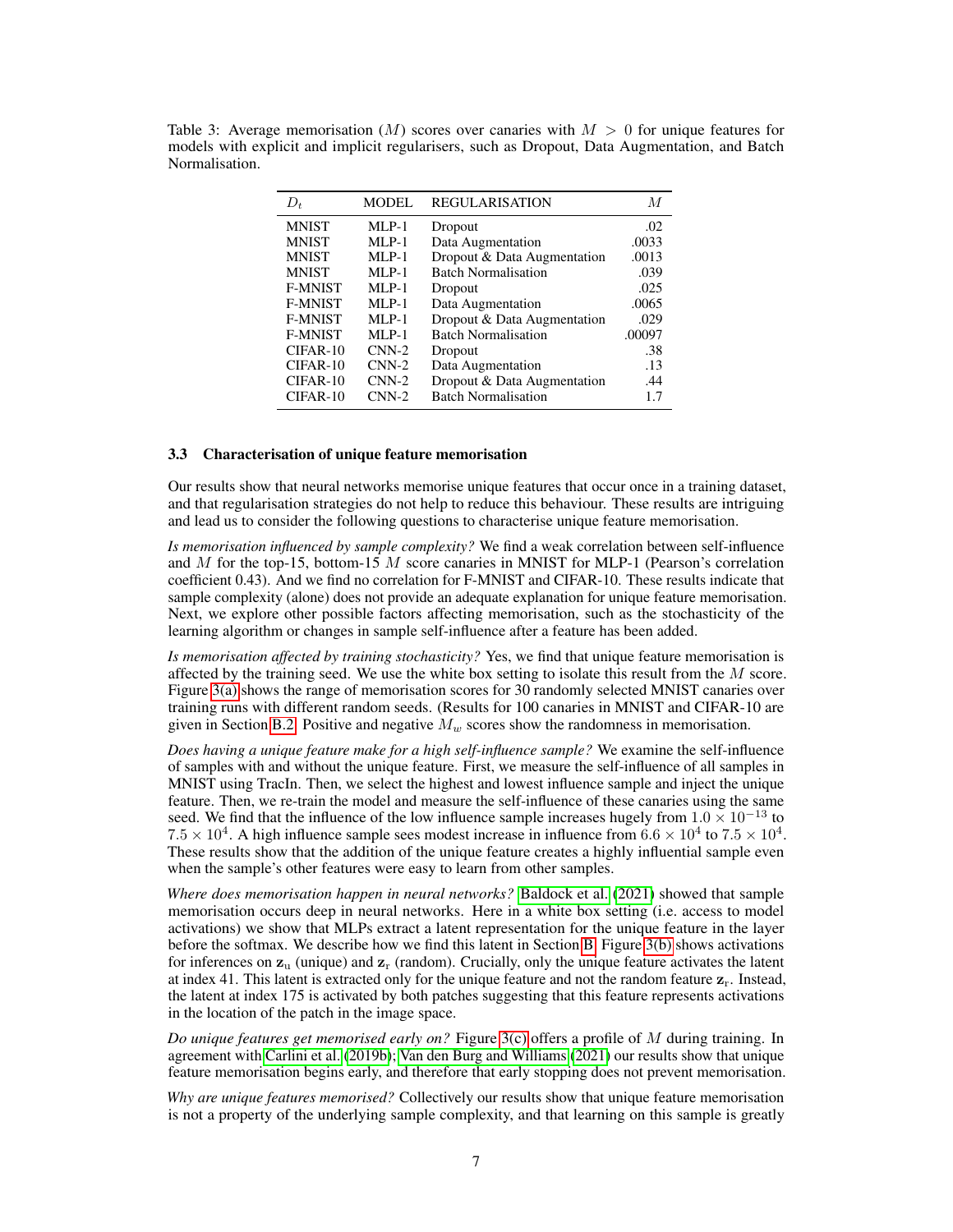<span id="page-7-0"></span>

(a) Variation in the M score for MNIST canaries due to random training seed. (b) Average activations for the  $(c)$  M score profile of an MNIST unique/random feature in the canary during training. second-last layer of MLP-1.

<span id="page-7-2"></span><span id="page-7-1"></span>Figure 3: Characterisations of unique feature memorisation in MLP-1 trained on MNIST.

influenced by the addition of a unique feature. Typically, we would expect the learning algorithm to ignore the unique feature. This is because under the information bottleneck (IB) principle, information learnt from the other samples in the training dataset is sufficient to reduce the uncertainty on the label distribution [\(Tishby and Zaslavsky, 2015;](#page-11-8) [Achille and Soatto, 2018\)](#page-9-10).

However, in practice this does not seem to be the case. We suggest the following explanation for this behaviour. Let us assume that the classifier is extracting a latent space from the input data. We can theoretically partition the latents in two parts: those learned from the samples according to the IB principle and those attributed to the unique feature. Indeed our results in Figure [3\(b\)](#page-7-1) hint at this. On the latents extracted from the unique feature the classification task is easy: the canary is linearly separable from all samples as these latents are not shared by any other sample. Under the *Principle of Least Effort* [\(Geirhos et al., 2020\)](#page-10-2), the learning algorithm may shortcut over the unique feature since it is easy to learn, and as our results suggest it may do so early on in training (Figure [3\(c\)\)](#page-7-2). The stochasticity observed in our findings (Figure [3\(a\)\)](#page-7-0), suggests that the decision as to whether the shortcut is learnt is a random process and may relate to the initialisation weights or when the canary is presented to the learning algorithm in stochastic mini-batch gradient descent or other gradient dynamics effects [\(Pezeshki et al., 2020\)](#page-11-9).

# 4 Related Work

To the best our of knowledge, no previous study has investigated methods that detect memorisation of single unique features in image classification models in the stringent settings we consider. However, existing research recognises the critical role that memorisation plays in the overfitting and generalisation of neural networks and the security implications of attacks using adversarial training examples. Below we outline work that has provided encouraging findings to help us shape this work.

#### 4.1 Memorisation

The main objective of this work is to understand whether memorisation occurs for unique features that occur *once* per dataset and are located on a single training example.

Previous work has established that over-trained, over-parameterised neural networks memorise training labels [\(Zhang et al., 2021a\)](#page-12-0). Several metrics for assessing the memorisation of training labels have been introduced [\(Feldman and Zhang, 2020;](#page-9-2) [Jiang et al., 2021\)](#page-10-9). It was shown that DNNs first learn common patterns in training examples, after which they memorise labels [\(Arplt et al., 2017;](#page-9-0) [Kim](#page-10-11) [et al., 2018b\)](#page-10-11). More recently, it has been shown that learning and memorisation occur simultaneously [\(Liu et al., 2021b\)](#page-11-10). These works show that regularisation does not eliminate memorisation. We take inspiration from [Zhang et al.](#page-12-0) [\(2021a\)](#page-12-0) and explore whether the regularisation prevents unique feature memorisation.

Privacy attacks are methods that exploit data leakage to uncover information about training data. For example, membership inference attacks deduce whether a sample is in the training set by exploiting a model's overconfidence on examples it has seen [\(Shokri et al., 2017;](#page-11-0) [Sablayrolles et al., 2018;](#page-11-11) [Salem](#page-11-12) [et al., 2018;](#page-11-12) [Liu and Tsaftaris, 2020;](#page-11-13) [Choquette-Choo et al., 2021\)](#page-9-11). We propose that models leak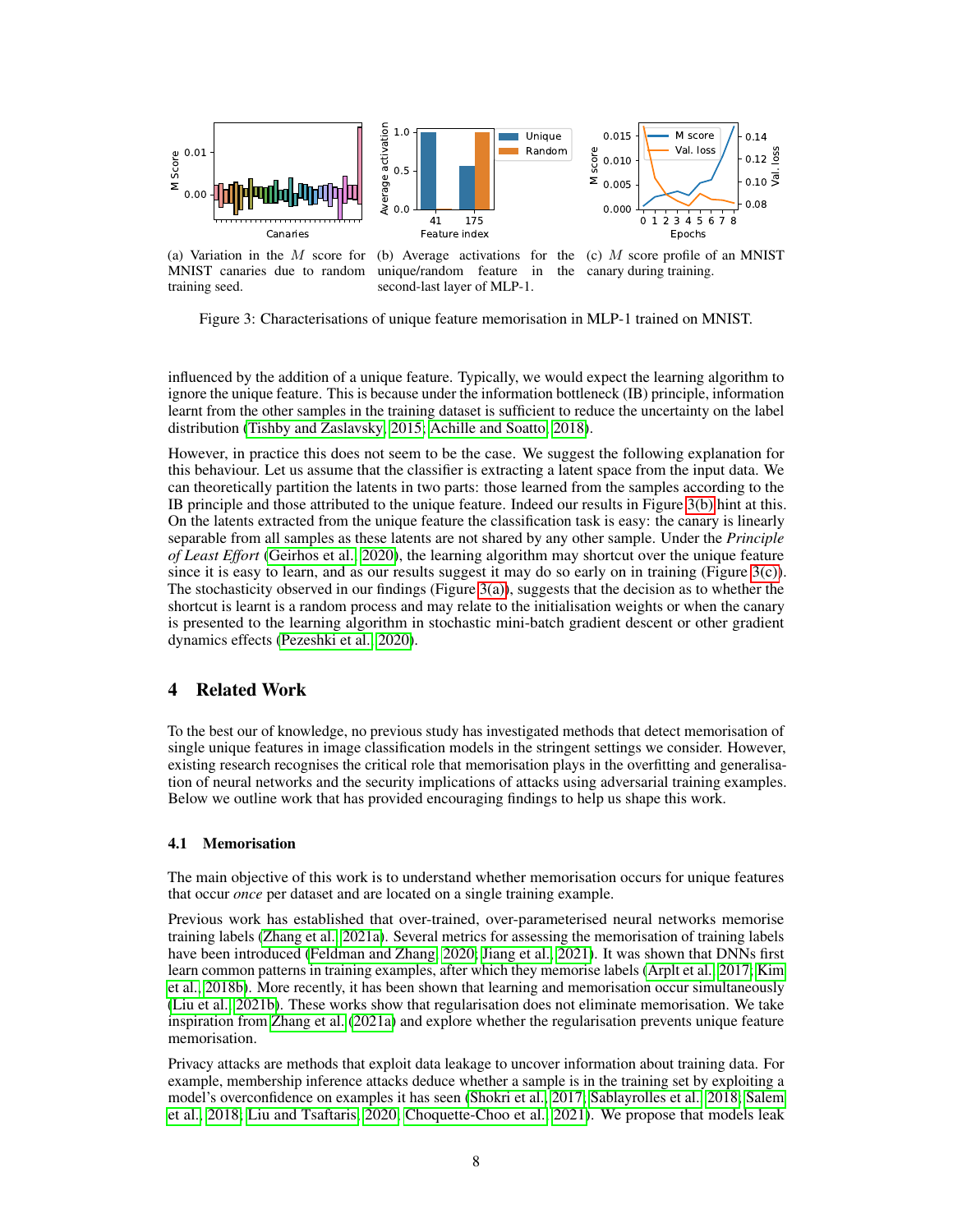information about unique features. And we focus on the memorisation of unique features and not whole data.

Recent work by [Carlini et al.](#page-9-5) [\(2019b,](#page-9-5) [2021\)](#page-9-6) established that LLMs memorise features. Unique sequences, such as credit card numbers or rarely occurring phrases are random and therefore cannot be *learnt* from similar patterns in the remainder of the training data. The authors developed *exposure* as a black box inference method to measure feature memorisation. This work has inspired us to draw upon the use of canaries to measure the memorisation of unique features in images. We follow their idea to also explore memorisation before *over-learning* occurs. However, our work is different to measuring feature memorisation in LLMs. In discriminative models we cannot measure the propensity of a unique feature, and other theoretically equally likely features from the softmax outputs, and thus we cannot calculate the exposure of the canary. Also in LLMs the feature's label is self-evident, whereas the under the same assumption we do not know the unique feature's label in the discriminate setting. This makes memorisation harder to measure.

Property inference attacks attempt to learn a group property/feature of the dataset. For example, what proportion of people in the training set wear glasses? [\(Ateniese et al., 2015;](#page-9-12) [Ganju et al., 2018\)](#page-9-13). These attacks are typically white box and proceed by using a shadow model to make inferences on the target model weights. Feature memorisation, as we investigate here, can be viewed as an extreme property inference attack where a unique feature, a person who wears glasses, occurs only once in the dataset. Existing approaches, however, cannot address unique feature memorisation since labelling the training weights to train the shadow model requires ground-truth knowledge of whether the feature was memorised or not.

We also draw upon the idea of concept activation vectors (CAV), as introduced by [Kim et al.](#page-10-12) [\(2018a\)](#page-10-12), to infer the sensitivity of the network to the feature we are interested in vs. random features that we are not. However, instead of image concepts such as stripes, we focus on unique features and use only the outputs of the trained model as opposed to the internal activations of the network. Our memorisation score also does not require the label of the unique feature.

A concurrent work by [Yang and Chaudhuri](#page-11-14) [\(2022\)](#page-11-14) show in a white box setting that neural network image classifiers learn rare features when they occur *three or more* times in the training data. We instead develop a method which does not require access to training data and show that memorisation occurs even for a *single* unique feature in the training data.

#### 4.2 Backdoor attacks

Backdoor attacks are fundamentally different to our work. These attacks attempt to adversarially change a model's predictions by injecting an optimised image patch onto training examples such that when this patch occurs on an attack example at test time, the predictions of the model can be controlled [\(Chen et al., 2017;](#page-9-14) [Gu et al., 2017;](#page-10-13) [Liu et al., 2018;](#page-11-15) [Muñoz-González et al., 2017;](#page-11-16) [Shafahi](#page-11-17) [et al., 2018;](#page-11-17) [Saha et al., 2019\)](#page-11-18). In contrast, we show that a unique feature which occurs in the training data is memorised. This feature is not optimised to modify the outputs of the model at test time.

# 5 Conclusion

We present a score to measure the memorisation of unique features in imaging datasets by neural network image classification models. We focus on the case where the unique feature appears on a single image in the training data, and where we have access to the the unique feature, but not to the training data or the model weights.

We show that unique feature memorisation occurs in this setting, and is not eliminated by typical explicit and implicit regularisation strategies, dropout, data augmentation and batch normalisation. We derive these results for benchmark datasets and a range of neural network architectures. We also show that unique feature memorisation occurs early in training, and that MLPs extract representations for theses features.

Social impact These results, even in standard benchmark datasets, suggest that neural networks pose a privacy risk to unique sensitive information in imaging datasets even if the information occurs once. The information does not have to be rare in the wild. In the context of a healthcare application, the information could be a patient name that was not removed by an image pre-processor.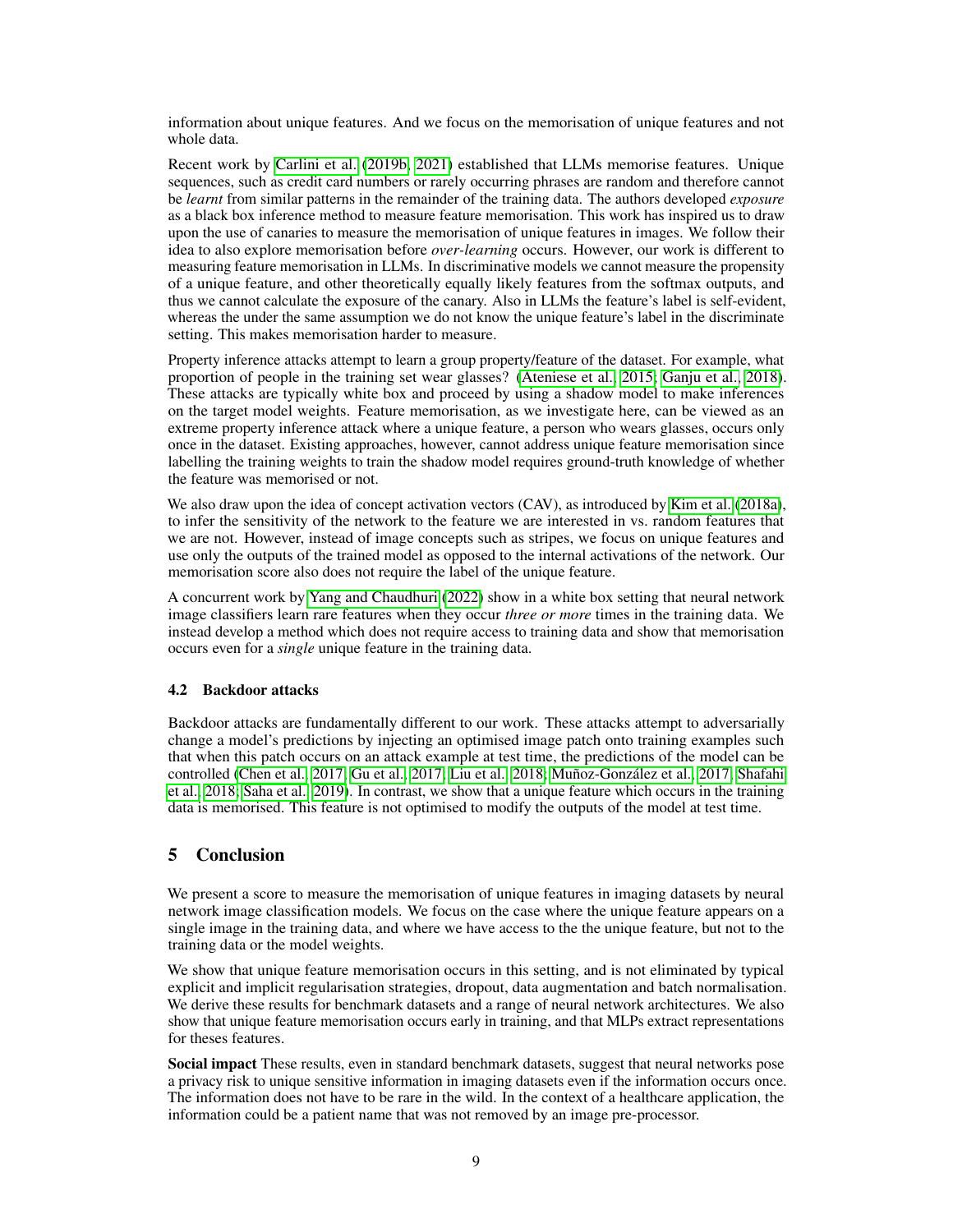# 6 Acknowledgements

This work is supported by iCAIRD, which is funded by Innovate UK on behalf of UK Research and Innovation (UKRI) [project number 104690]. S.A. Tsaftaris acknowledges also support by a Canon Medical / Royal Academy of Engineering Research Chair under Grant RCSRF1819\8\25. This work was partially supported by the Alan Turing Institute under EPSRC grant EP/N510129/1.

# References

- <span id="page-9-10"></span>Achille, A. and Soatto, S. (2018). Emergence of invariance and disentanglement in deep representations. *J. Mach. Learn. Res.*, 19(1):1947–1980.
- <span id="page-9-0"></span>Arplt, D., Jastrzebskl, S., Bailas, N., Krueger, D., Bengio, E., Kanwal, M. S., Maharaj, T., Fischer, A., Courville, A., Benglo, Y., and Lacoste-Julien, S. (2017). A closer look at memorization in deep networks. *34th International Conference on Machine Learning, ICML 2017*, 1:350–359.
- <span id="page-9-12"></span>Ateniese, G., Mancini, L. V., Spognardi, A., Villani, A., Vitali, D., and Felici, G. (2015). Hacking smart machines with smarter ones: How to extract meaningful data from machine learning classifiers. *Int. J. Secur. Netw.*, 10(3):137–150.

<span id="page-9-15"></span>Atienza, R. (2022). Advanced-Deep-Learning-with-Keras.

- <span id="page-9-9"></span>Baldock, R. J. N., Maennel, H., and Neyshabur, B. (2021). Deep Learning Through the Lens of Example Difficulty.
- <span id="page-9-4"></span>Bar, Y., Diamant, I., Wolf, L., Lieberman, S., Konen, E., and Greenspan, H. (2015). Chest pathology detection using deep learning with non-medical training. In *2015 IEEE 12th International Symposium on Biomedical Imaging (ISBI)*, pages 294–297.
- <span id="page-9-7"></span>Carlini, N., Erlingsson, U., and Papernot, N. (2019a). Prototypical Examples in Deep Learning: Metrics, Characteristics, and Utility.
- <span id="page-9-5"></span>Carlini, N., Liu, C., Erlingsson, U., Kos, J., and Song, D. (2019b). The secret sharer: Evaluating and testing unintended memorization in neural networks. In *Proceedings of the 28th USENIX Conference on Security Symposium*, SEC'19, page 267–284, USA.
- <span id="page-9-6"></span>Carlini, N., Tramer, F., Wallace, E., Jagielski, M., Herbert-Voss, A., Lee, K., Roberts, A., Brown, T., Song, D., Erlingsson, U., et al. (2021). Extracting training data from large language models. In *30th USENIX Security Symposium (USENIX Security 21)*, pages 2633–2650.
- <span id="page-9-14"></span>Chen, X., Liu, C., Li, B., Lu, K., and Song, D. (2017). Targeted backdoor attacks on deep learning systems using data poisoning.
- <span id="page-9-11"></span>Choquette-Choo, C. A., Tramer, F., Carlini, N., and Papernot, N. (2021). Label-only membership inference attacks. In *International Conference on Machine Learning*, pages 1964–1974. PMLR.
- <span id="page-9-3"></span>DeGrave, A. J., Janizek, J. D., and Lee, S. I. (2021). AI for radiographic COVID-19 detection selects shortcuts over signal. *Nature Machine Intelligence*, 3(7):610–619.
- <span id="page-9-1"></span>Feldman, V. (2020). Does learning require memorization? a short tale about a long tail. In *Proceedings of the 52nd Annual ACM SIGACT Symposium on Theory of Computing*, pages 954–959.
- <span id="page-9-2"></span>Feldman, V. and Zhang, C. (2020). What Neural Networks Memorize and Why: Discovering the Long Tail via Influence Estimation. In Larochelle, H., Ranzato, M., Hadsell, R., Balcan, M. F., and Lin, H., editors, *Advances in Neural Information Processing Systems*, volume 33, pages 2881–2891.
- <span id="page-9-13"></span>Ganju, K., Wang, Q., Yang, W., Gunter, C. A., and Borisov, N. (2018). Property Inference Attacks on Fully Connected Neural Networks Using Permutation Invariant Representations. In *Proceedings of the 2018 ACM SIGSAC Conference on Computer and Communications Security*, CCS '18, pages 619–633.
- <span id="page-9-8"></span>Garima, Liu, F., Kale, S., and Sundararajan, M. (2020). Estimating training data influence by tracing gradient descent. *Advances in Neural Information Processing Systems*, 2020-Decem.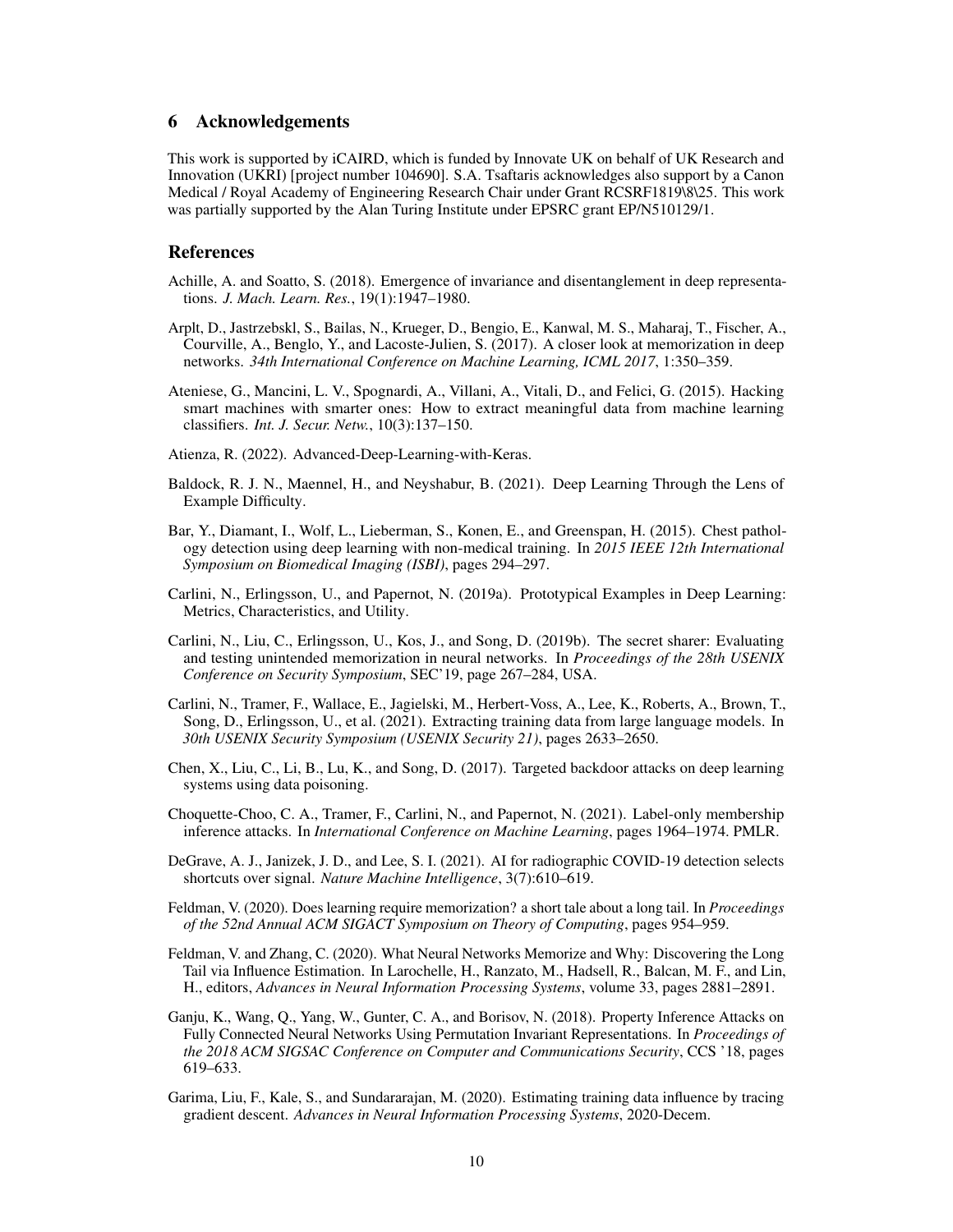<span id="page-10-18"></span>Garima, Liu, F., Kale, S., and Sundararajan, M. (2022). TrackIn FAQ.

- <span id="page-10-2"></span>Geirhos, R., Jacobsen, J. H., Michaelis, C., Zemel, R., Brendel, W., Bethge, M., and Wichmann, F. A. (2020). Shortcut learning in deep neural networks. *Nature Machine Intelligence*, 2(11):665–673.
- <span id="page-10-6"></span>Ghorbani, A. and Zou, J. (2019). Data shapley: Equitable valuation of data for machine learning. *36th International Conference on Machine Learning, ICML 2019*, 2019-June:4053–4065.
- <span id="page-10-0"></span>Golatkar, A., Achille, A., and Soatto, S. (2020). Eternal sunshine of the spotless net: Selective forgetting in deep networks. *Proceedings of the IEEE Computer Society Conference on Computer Vision and Pattern Recognition*, pages 9301–9309.
- <span id="page-10-13"></span>Gu, T., Dolan-Gavitt, B., and Garg, S. (2017). Badnets: Identifying vulnerabilities in the machine learning model supply chain.
- <span id="page-10-7"></span>Guo, H., Rajani, N. F., Hase, P., Bansal, M., and Xiong, C. (2020). FastIF: Scalable Influence Functions for Efficient Model Interpretation and Debugging.
- <span id="page-10-8"></span>Harutyunyan, H., Achille, A., Paolini, G., Majumder, O., Ravichandran, A., Bhotika, R., and Soatto, S. (2021). Estimating informativeness of samples with smooth unique information. In *International Conference on Learning Representations*.
- <span id="page-10-17"></span>Huang, G., Liu, Z., van der Maaten, L., and Weinberger, K. Q. (2018). Densely connected convolutional networks.
- <span id="page-10-3"></span>Idrissi, B. Y., Arjovsky, M., Pezeshki, M., and Lopez-Paz, D. (2021). Simple data balancing achieves competitive worst-group-accuracy. 140:1–14.
- <span id="page-10-1"></span>Jegorova, M., Kaul, C., Mayor, C., O'Neil, A. Q., Weir, A., Murray-Smith, R., and Tsaftaris, S. A. (2021). Survey: Leakage and privacy at inference time.
- <span id="page-10-9"></span>Jiang, Z., Zhang, C., Talwar, K., and Mozer, M. C. (2021). Characterizing structural regularities of labeled data in overparameterized models. In Meila, M. and Zhang, T., editors, *Proceedings of the 38th International Conference on Machine Learning*, volume 139 of *Proceedings of Machine Learning Research*, pages 5034–5044. PMLR.
- <span id="page-10-5"></span>Katharopoulos, A. and Fleuret, F. (2018). Not All Samples Are Created Equal: Deep Learning with Importance Sampling. In Dy, J. and Krause, A., editors, *Proceedings of the 35th International Conference on Machine Learning*, volume 80 of *Proceedings of Machine Learning Research*, pages 2525–2534. PMLR.
- <span id="page-10-12"></span>Kim, B., Wattenberg, M., Gilmer, J., Cai, C., Wexler, J., Viegas, F., et al. (2018a). Interpretability beyond feature attribution: Quantitative testing with concept activation vectors (tcav). In *International conference on machine learning*, pages 2668–2677. PMLR.
- <span id="page-10-11"></span>Kim, Y., Kim, M., and Kim, G. (2018b). Memorization precedes generation: Learning unsupervised GANs with memory networks. In *International Conference on Learning Representations*.
- <span id="page-10-16"></span>Kingma, D. P. and Ba, J. (2015). Adam: A method for stochastic optimization. In *ICLR (Poster)*.
- <span id="page-10-4"></span>Koh, P. W. and Liang, P. (2017). Understanding black-box predictions via influence functions. In *Proceedings of the 34th International Conference on Machine Learning - Volume 70*, ICML'17, page 1885–1894.
- <span id="page-10-15"></span>Krizhevsky, A., Hinton, G., et al. (2009). Learning multiple layers of features from tiny images.
- <span id="page-10-10"></span>Krueger, D., Ballas, N., Jastrzebski, S., Arpit, D., Kanwal, M. S., Maharaj, T., Bengio, E., Fischer, A., and Courville, A. (2019). Deep nets don't learn via memorization. *5th International Conference on Learning Representations, ICLR 2017 - Workshop Track Proceedings*, pages 1–4.
- <span id="page-10-14"></span>Lecun, Y., Bottou, L., Bengio, Y., and Haffner, P. (1998). Gradient-based learning applied to document recognition. *Proceedings of the IEEE*, 86(11):2278–2324.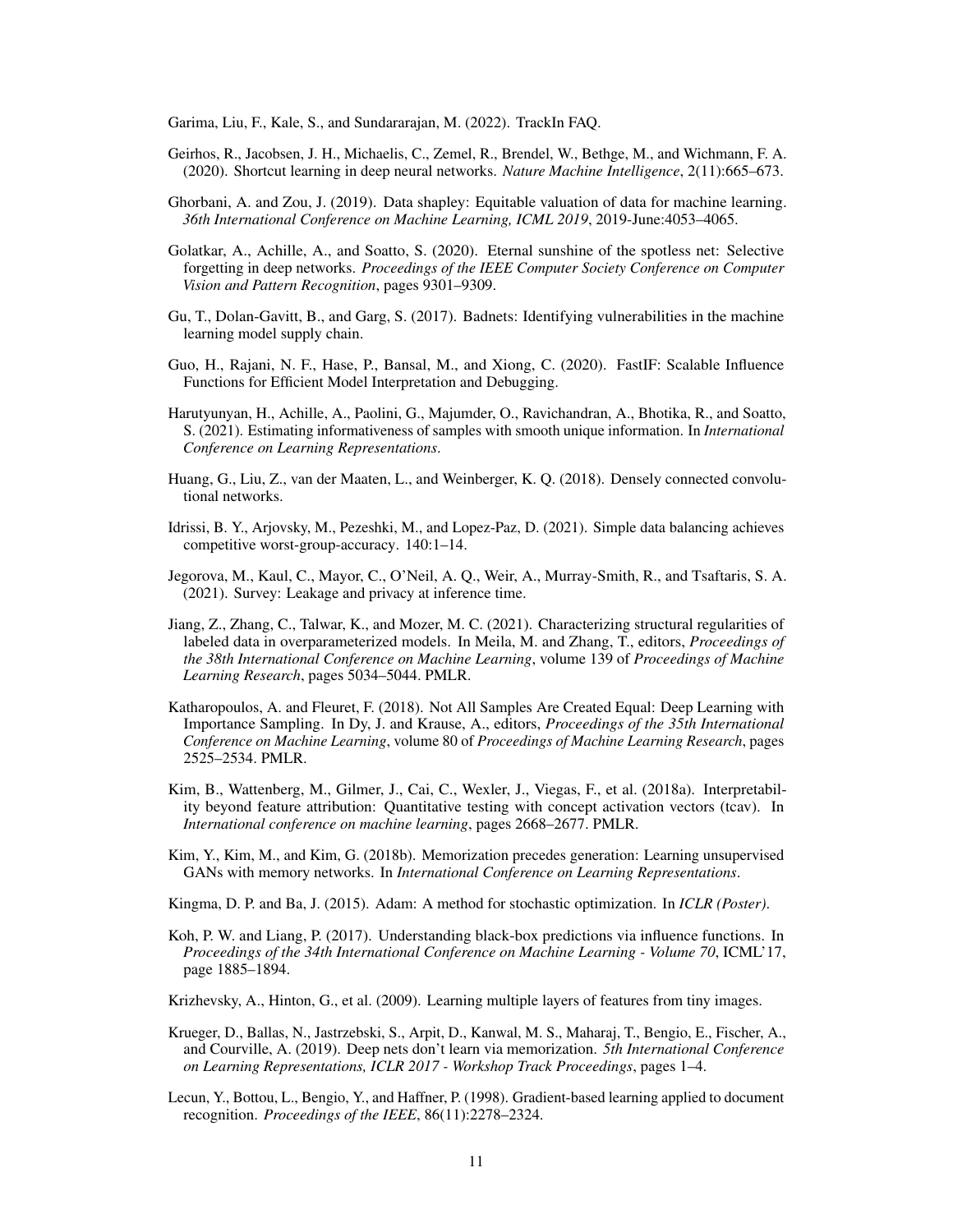- <span id="page-11-5"></span>Liu, E. Z., Haghgoo, B., Chen, A. S., Raghunathan, A., Koh, P. W., Sagawa, S., Liang, P., and Finn, C. (2021a). Just train twice: Improving group robustness without training group information. In *Proceedings of the 38th International Conference on Machine Learning*, volume 139, pages 6781–6792. PMLR.
- <span id="page-11-10"></span>Liu, F., Lin, T., and Jaggi, M. (2021b). Understanding Memorization from the Perspective of Optimization via Efficient Influence Estimation. pages 1–14.
- <span id="page-11-4"></span>Liu, J., Sun, Y., Han, C., Dou, Z., and Li, W. (2020). Deep representation learning on long-tailed data: A learnable embedding augmentation perspective. In *Proceedings of the IEEE/CVF Conference on Computer Vision and Pattern Recognition (CVPR)*.
- <span id="page-11-13"></span>Liu, X. and Tsaftaris, S. A. (2020). Have you forgotten? A method to assess if machine learning models have forgotten data. In *International Conference on Medical Image Computing and Computer-Assisted Intervention*, pages 95–105. Springer.
- <span id="page-11-15"></span>Liu, Y., Ma, S., Aafer, Y., Lee, W.-C., Zhai, J., Wang, W., and Zhang, X. (2018). Trojaning attack on neural networks. In *NDSS*.
- <span id="page-11-16"></span>Muñoz-González, L., Biggio, B., Demontis, A., Paudice, A., Wongrassamee, V., Lupu, E. C., and Roli, F. (2017). Towards Poisoning of Deep Learning Algorithms with Back-gradient Optimization. In *Proceedings of the 10th ACM Workshop on Artificial Intelligence and Security*, pages 27–38.
- <span id="page-11-9"></span>Pezeshki, M., Kaba, S.-O., Bengio, Y., Courville, A., Precup, D., and Lajoie, G. (2020). Gradient starvation: A learning proclivity in neural networks. *arXiv preprint arXiv:2011.09468*.
- <span id="page-11-11"></span>Sablayrolles, A., Douze, M., Schmid, C., and Jégou, H. (2018). Deja Vu: an empirical evaluation of the memorization properties of ConvNets. (2015):1–22.
- <span id="page-11-18"></span>Saha, A., Subramanya, A., and Pirsiavash, H. (2019). Hidden trigger backdoor attacks.
- <span id="page-11-12"></span>Salem, A., Zhang, Y., Humbert, M., Berrang, P., Fritz, M., and Backes, M. (2018). ML-Leaks: Model and Data Independent Membership Inference Attacks and Defenses on Machine Learning Models.
- <span id="page-11-17"></span>Shafahi, A., Huang, W. R., Najibi, M., Suciu, O., Studer, C., Dumitras, T., and Goldstein, T. (2018). Poison frogs! targeted clean-label poisoning attacks on neural networks.
- <span id="page-11-3"></span>Shao, L., Song, Y., and Ermon, S. (2020). Understanding classifier mistakes with generative models.
- <span id="page-11-0"></span>Shokri, R., Stronati, M., Song, C., and Shmatikov, V. (2017). Membership inference attacks against machine learning models. In *2017 IEEE Symposium on Security and Privacy (SP)*, pages 3–18. IEEE.
- <span id="page-11-8"></span>Tishby, N. and Zaslavsky, N. (2015). Deep learning and the information bottleneck principle. In *2015 IEEE Information Theory Workshop (ITW)*, pages 1–5.
- <span id="page-11-6"></span>Toneva, M., Trischler, A., Sordoni, A., Bengio, Y., Des Combes, R. T., and Gordon, G. J. (2019). An empirical study of example forgetting during deep neural network learning. *7th International Conference on Learning Representations, ICLR 2019*, pages 1–19.
- <span id="page-11-7"></span>Van den Burg, G. J. J. and Williams, C. K. I. (2021). On memorization in probabilistic deep generative models. In *Advances in Neural Information Processing Systems*, volume 34.
- <span id="page-11-1"></span>Wikipedia (2022). Chest radiograph — Wikipedia, the free encyclopedia. [https://en.wikipedia.](https://en.wikipedia.org/wiki/Chest_radiograph#/media/File:Normal_posteroanterior_(PA)_chest_radiograph_(X-ray).jpg) [org/wiki/Chest\\_radiograph#/media/File:Normal\\_posteroanterior\\_\(PA\)\\_chest\\_](https://en.wikipedia.org/wiki/Chest_radiograph#/media/File:Normal_posteroanterior_(PA)_chest_radiograph_(X-ray).jpg) [radiograph\\_\(X-ray\).jpg](https://en.wikipedia.org/wiki/Chest_radiograph#/media/File:Normal_posteroanterior_(PA)_chest_radiograph_(X-ray).jpg). [Online; accessed 17-January-2022].
- <span id="page-11-19"></span>Xiao, H., Rasul, K., and Vollgraf, R. (2017). Fashion-mnist: a novel image dataset for benchmarking machine learning algorithms.
- <span id="page-11-14"></span>Yang, Y.-Y. and Chaudhuri, K. (2022). Understanding rare spurious correlations in neural networks.
- <span id="page-11-2"></span>Zech, J. R., Badgeley, M. A., Liu, M., Costa, A. B., Titano, J. J., and Oermann, E. K. (2018). Variable generalization performance of a deep learning model to detect pneumonia in chest radiographs: A cross-sectional study. *PLoS Medicine*, 15(11):1–17.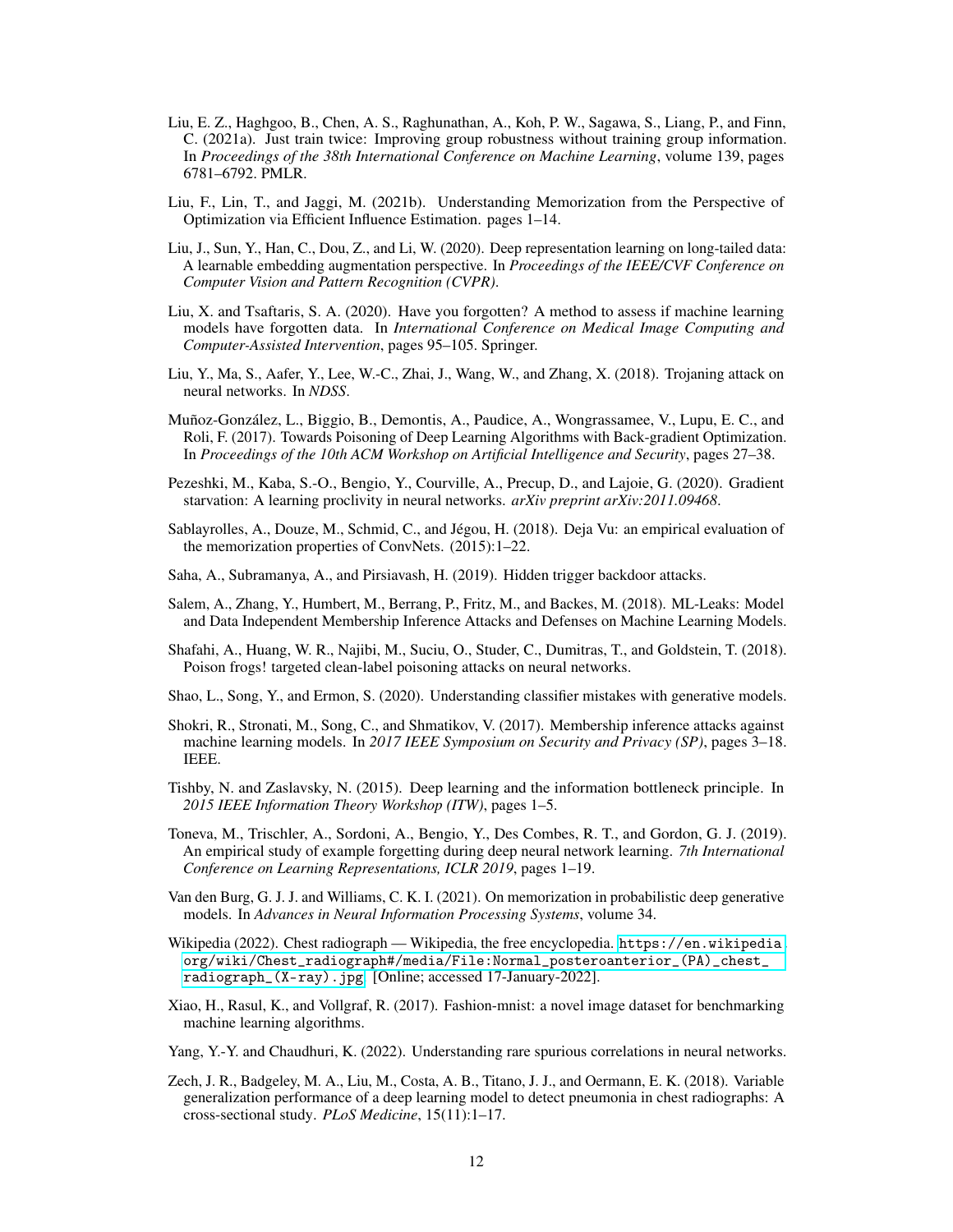<span id="page-12-0"></span>Zhang, C., Bengio, S., Hardt, M., Recht, B., and Vinyals, O. (2021a). Understanding deep learning (still) requires rethinking generalization. *Commun. ACM*, 64(3):107–115.

<span id="page-12-1"></span>Zhang, Y., Kang, B., Hooi, B., Yan, S., and Feng, J. (2021b). Deep long-tailed learning: A survey.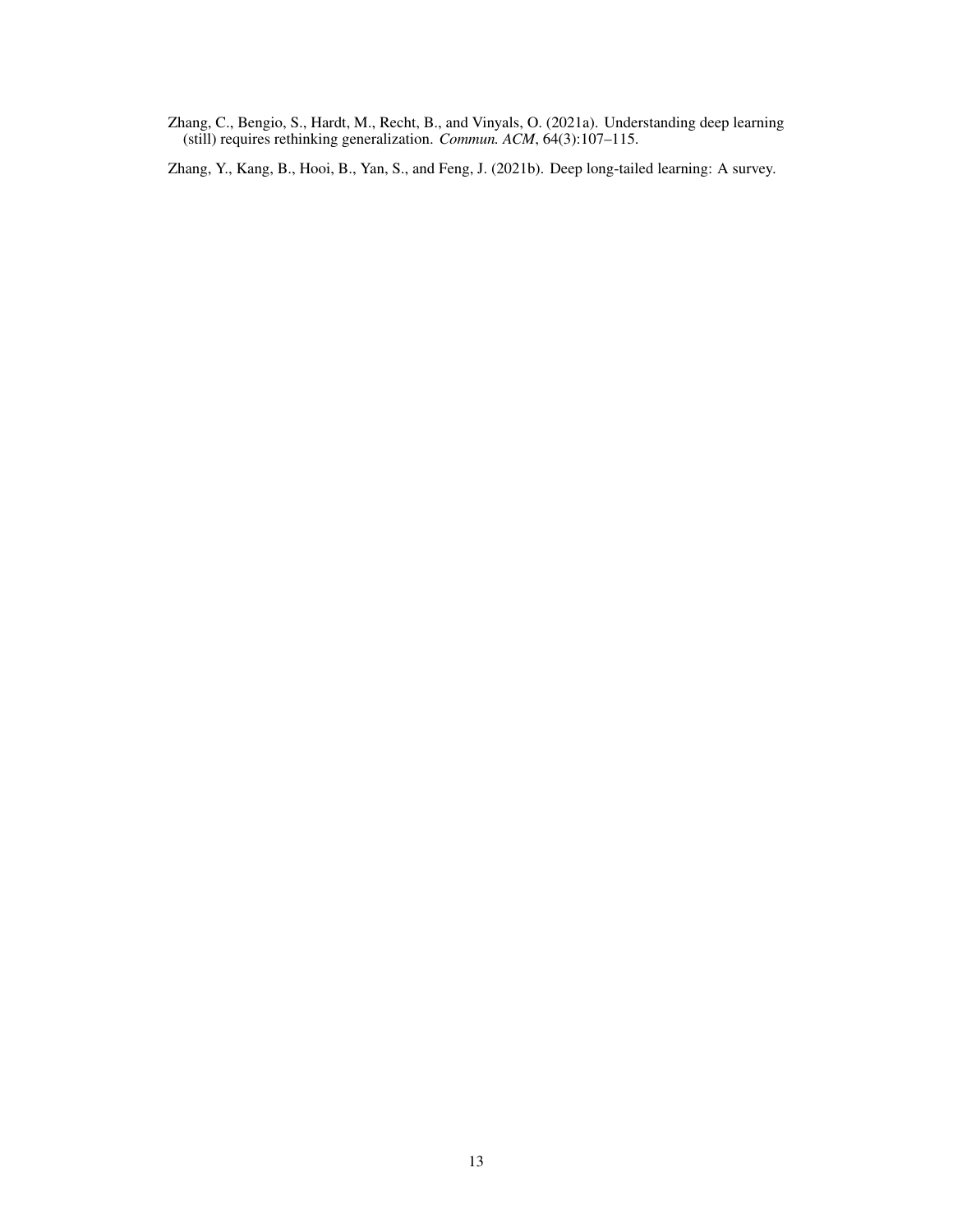# <span id="page-13-0"></span>A Models and training

## A.1 Datasets

We choose three benchmarked datasets to train the image classification models. MNIST is a 10 class set of handwritten digits with image size  $28 \times 28 \times 1$  [\(Lecun et al., 1998\)](#page-10-14), F-MNIST is a 10 class set clothing thumbnails with image size  $28 \times 28 \times 1$  [\(Xiao et al., 2017\)](#page-11-19) and CIFAR-10 is a 10 class set of common objects with image size  $32 \times 32 \times 3$  [\(Krizhevsky et al., 2009\)](#page-10-15). We use the original train/test splits given by the dataset authors.

We use CIFAR-10 as an OOD dataset to evaluate the M-score for models trained on MNIST and F-MNIST, and to evaluate models trained on CIFAR-10, we use a resized, 3-channel version of MNIST. To perform image transformations we use the  $\texttt{tf.image}$  API in TensorFlow v2.7.

## A.2 Training strategy

All models are trained to reduce overlearning. To do this we make use of using early stopping. We train up to 500 epochs with a patience of 10 epochs. After training, we select the final model weights from the epoch with the lowest validation loss. We use the Adam optimiser and a cross-entropy loss function [\(Kingma and Ba, 2015\)](#page-10-16).

To train and evaluate models we use TensorFlow 2.7. We train models using an Nvidia<sup>®</sup> Titan RTX<sup>™.</sup> A low-carbon and renewable energy source was provided by The University of Edinburgh. We estimate the computation time for the experiments to be around 200 GPU hours.

#### A.3 Network architectures

We evaluate our memorisation score using several common architectural styles of neural networks. The first, *MLP-1* is trained on MNIST and Fashion-MNIST datasets. It is comprised of: Dense(512)  $\rightarrow$  ReLU  $\rightarrow$  Dense(256)  $\rightarrow$  ReLU  $\rightarrow$  Dense(128)  $\rightarrow$  ReLU  $\rightarrow$  Dense(#classes)  $\rightarrow$  Softmax.

We train MLP-1 with a learning rate of  $3 \times 10^{-4}$  and a batch size of 128.

CNN-1 a simple 2-layer convolutional neural network. It is comprised of:  $Conv2D(32,3,3) \rightarrow ReLU$  $\rightarrow$  Conv2D(64,3,3)  $\rightarrow$  MaxPool2d(2,2)  $\rightarrow$  ReLU  $\rightarrow$  Dense(128)  $\rightarrow$  ReLU  $\rightarrow$  Dense(128)  $\rightarrow$  ReLU  $\rightarrow$  Dense(#classes)  $\rightarrow$  Softmax.

We train CNN-1 with a learning rate of  $3 \times 10^{-4}$  and a batch size of 128.

*CNN-2* is small VGG-style network trained on CIFAR-10. It is comprised of: Conv2D(32,3,3)  $\rightarrow$  ReLU  $\rightarrow$  Conv2D(32,3,3)  $\rightarrow$  ReLU  $\rightarrow$  MaxPool2d(2,2)  $\rightarrow$  Conv2D(64,3,3)  $\rightarrow$  ReLU  $\rightarrow$  $Conv2D(64,3,3) \rightarrow ReLU \rightarrow MaxPool2d(2,2) \rightarrow Dense(1024) \rightarrow ReLU \rightarrow Dense(tlases) \rightarrow$ Softmax.

We train CNN-2 with a learning rate of  $3 \times 10^{-4}$  and a batch size of 512.

*DenseNet* is DenseNet trained on CIFAR-10 [Huang et al.](#page-10-17) [\(2018\)](#page-10-17). The network has 100 layers, a growth factor of 12, and three dense blocks. We use an existing implementation and train using the same parameters given in [Atienza](#page-9-15) [\(2022\)](#page-9-15).

## A.4 Regularisation strategies

We sample new data augmentations for every mini-batch that we train. For MNIST and F-MNIST three augmentations. We randomly adjust the contrast by a factor of 0.2 and we apply random cropping (27, 27) so that we ensure we do not remove the unique features from the image. For CIFAR-10 we also include random horizontal flipping.

We use dropout in MLPs and CNNs. For each mini-batch we reduce the connections in fully connected layers by a factor of 0.2, and in CNN layers we reduce by a factor of 0.5. No dropout is applied to the softmax layer. Batch normalisation is applied directly before the activation layer in all layers in MLP-1 and the CNNs except for the softmax layer. We use momentum =  $0.99$  and  $\epsilon = 0.001$ .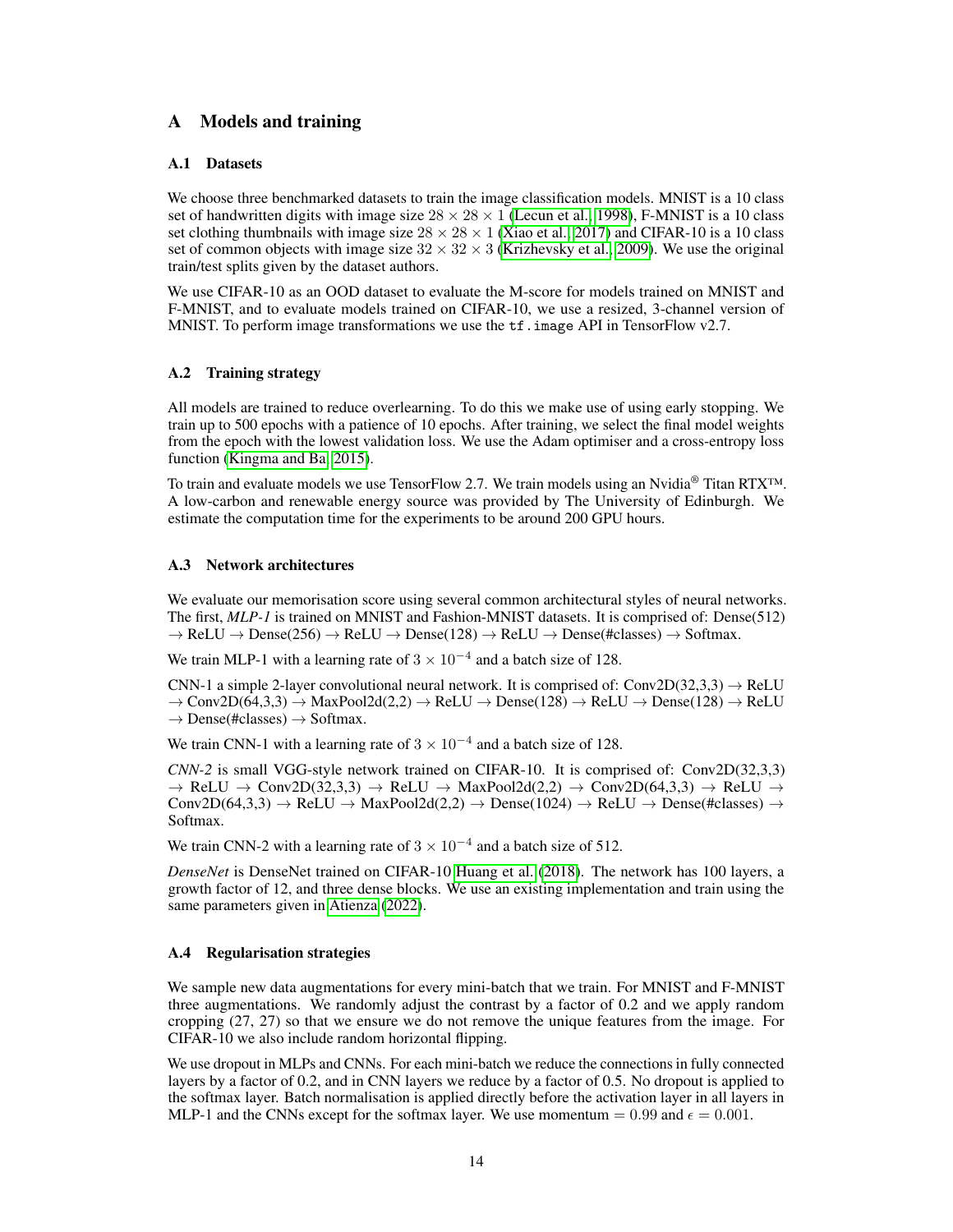#### A.5 Computing self-influence using TracIn

We determine the self-influence of samples using TracIn. TracIn measures the self-influence of an example by computing the difference in training loss with respect to itself between successive iterations of stochastic gradient descent (SGD) where the loss is computed on that example. We use an approximation, TracInCP, which approximates TracIn for SGD with mini-batches. It is computed at user specified checkpoints given by

$$
\text{TracInCP} = \sum_{i}^{n} \eta_i ||\nabla l(\mathbf{w}_i, \mathbf{x})||^2, \tag{2}
$$

where  $w_i$  and  $\eta_i$  are the weights and learning rate of f and the optimisation algorithm at checkpoint i to  $n$ ,  $x$  image whose self influence we want to measure.

For each black box experiment in this work, we measure the self-influence of all training examples by selecting 10 evenly spaced checkpoints which account for a 95% reduction in the training loss [\(Garima et al., 2022\)](#page-10-18). We select the top-15 and bottom-15 examples as canaries. We create 30 models, each of which is trained on the canary that has been injected with a unique feature.

# A.6 Finding a latent represent of the unique feature in an MLP

We train 100 MLP models with a fixed seed using a randomly selected canary per model. We perform inferences using the training data containing the unique feature and the clean OOD image pairs, and record the activations in the second-last layer. Next, we threshold the activations such any non-zero activation is equal to one. Since ReLU activations are used, the remaining activations are zero. We subtract the clean activations from the unique feature activations and repeat the thresholding operation. In this way we measure activations only excited by the unique feature patch. Next, we average over the activations map for each model and normalise. We obtain the most commonly excited activations marginalised over the choice of canary.

#### <span id="page-14-0"></span>B Additional experiments

#### <span id="page-14-2"></span>B.1 Memorisation in a white box setting

In this experiment we show the memorisation scores for 100 randomly selected MNIST and CIFAR-10 canaries for MLP-1 and CNN-2 respectively. We measure the memorisation scores for three evaluations of  $M_w$ . In each evaluation we sample a different set of random features to inject into the OOD examples, and we use all the samples in the OOD dataset. Each evaluation acts on the same trained model. In Figure [4](#page-14-1) for we show the results for the mean  $M_w$  score and one standard deviation.

<span id="page-14-1"></span>

(a) M Score for 100 randomly chosen MNIST samples used to train MLP-1.

(b) M Score for 100 randomly chosen CIFAR-10 samples used to train CNN-2.

Figure 4: M scores for the unique feature patch on 100 randomly chosen canarys. Each datapoint represents the M score for a single canary in a training dataset used to train a single model. We show the standard deviation of the M score of three evaluations.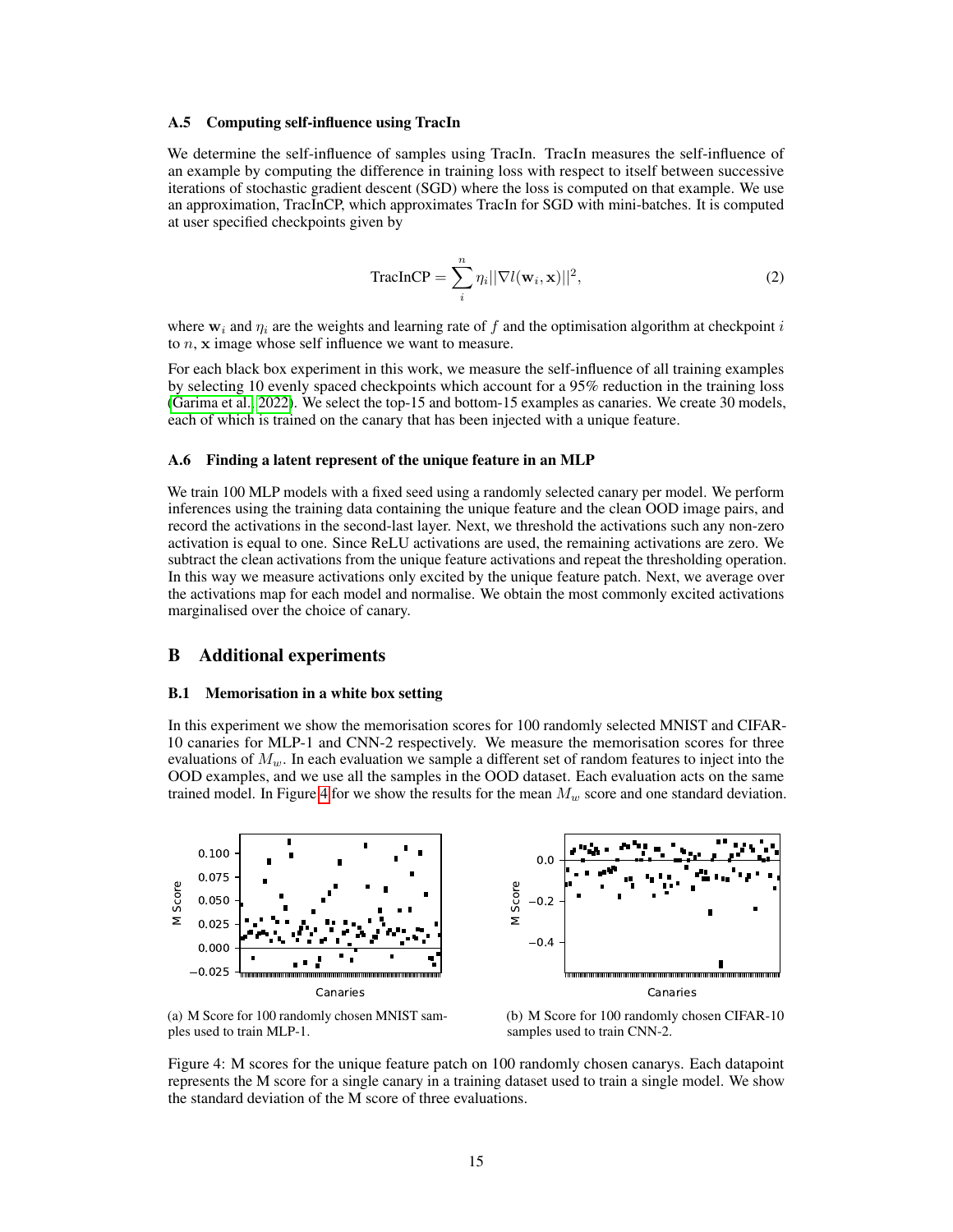<span id="page-15-1"></span>

Figure 5: Range in the M score for MNIST canaries across five training runs.

## <span id="page-15-0"></span>B.2 Effect of learning algorithm on memorisation

In this experiment we measure  $M$  for 100 randomly selected canaries over five training runs. We train 100 models, one for each canary, and we repeat the training five times using difference random seeds. The M score uses the same random seed for each evaluation. We train MLP-1 on MNIST and CNN-2 on CIFAR-10. We calculate the range of M over the training runs. The results are shown in Figure [5](#page-15-1) and [6](#page-16-0) respectively. Both figures show that  $M$  has positive and negative results in different training runs for the same canaries. This shows that memorisation varies depending on the randomness of the learning algorithm. Also the range of the  $M$  score over training runs is far greater than the range due to the stochasticity of the memorisation score in Section [B.1.](#page-14-2) This shows that the variation due to the learning algorithm is greater than the precision of the memorisation score.